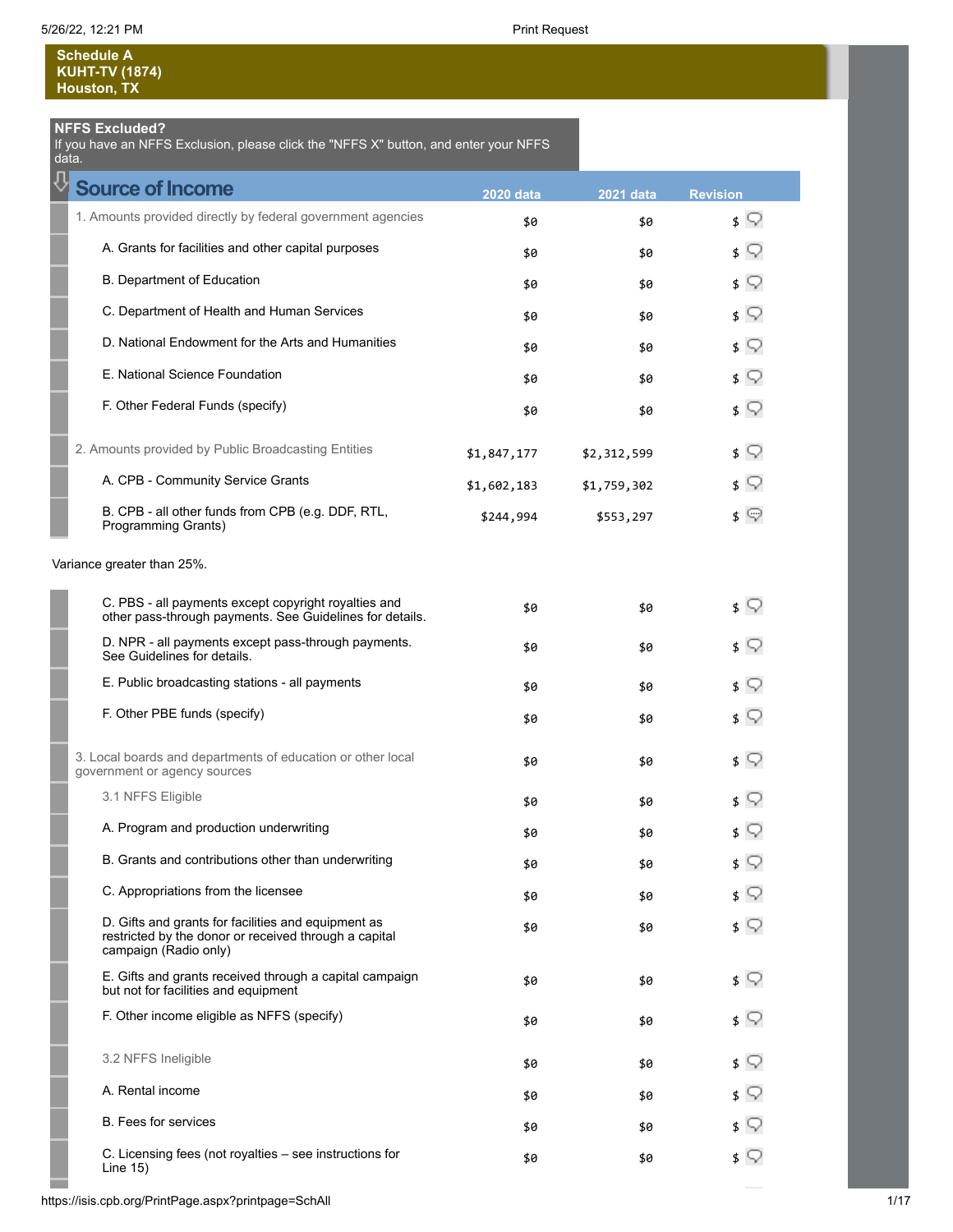| 5/26/22, 12:21 PM                                                                                                                     | <b>Print Request</b> |           |                              |
|---------------------------------------------------------------------------------------------------------------------------------------|----------------------|-----------|------------------------------|
| D. Gifts and grants for facilities and equipment as<br>restricted by the donor or received through a capital<br>campaign (TV only)    | \$0                  | \$0       | \$ V                         |
| E. Other income ineligible for NFFS inclusion                                                                                         | \$0                  | \$0       | \$ ?                         |
| 4. State boards and departments of education or other state<br>government or agency sources                                           | \$0                  | \$0       | $\sqrt{ }$                   |
| 4.1 NFFS Eligible                                                                                                                     | \$0                  | \$0       | \$ ़                         |
| A. Program and production underwriting                                                                                                | \$0                  | \$0       | $\mathfrak{s} \nabla$        |
| B. Grants and contributions other than underwriting                                                                                   | \$0                  | \$0       | \$ ?                         |
| C. Appropriations from the licensee                                                                                                   | \$0                  | \$0       | ≴ ू                          |
| D. Gifts and grants for facilities and equipment as<br>restricted by the donor or received through a capital<br>campaign (Radio only) | \$0                  | \$0       | ≰ ⊊                          |
| E. Gifts and grants received through a capital campaign<br>but not for facilities and equipment                                       | \$0                  | \$0       | ≴ ू                          |
| F. Other income eligible as NFFS (specify)                                                                                            | \$0                  | \$0       | $\mathfrak{s} \; \mathbb{Q}$ |
| 4.2 NFFS Ineligible                                                                                                                   | \$0                  | \$0       | ≴ ू                          |
| A. Rental income                                                                                                                      | \$0                  | \$0       | \$ ?                         |
| <b>B.</b> Fees for services                                                                                                           | \$0                  | \$0       | \$ ?                         |
| C. Licensing fees (not royalties - see instructions for<br>Line $15$ )                                                                | \$0                  | \$0       | \$ V                         |
| D. Gifts and grants for facilities and equipment as<br>restricted by the donor or received through a capital<br>campaign (TV only)    | \$0                  | \$0       | $\sqrt{2}$                   |
| E. Other income ineligible for NFFS inclusion                                                                                         | \$0                  | \$0       | \$ V                         |
| 5. State colleges and universities                                                                                                    | \$103,121            | \$105,511 | \$ V                         |
| 5.1 NFFS Eligible                                                                                                                     | \$103,121            | \$105,511 | \$ V                         |
| A. Program and production underwriting                                                                                                | \$103,121            | \$105,511 | \$ V                         |
| B. Grants and contributions other than underwriting                                                                                   | \$0                  | \$0       | \$ ?                         |
| C. Appropriations from the licensee                                                                                                   | \$0                  | \$0       | \$ ?                         |
| D. Gifts and grants for facilities and equipment as<br>restricted by the donor or received through a capital<br>campaign (Radio only) | \$0                  | \$0       | \$ ⊽                         |
| E. Gifts and grants received through a capital campaign<br>but not for facilities and equipment                                       | \$0                  | \$0       | \$ V                         |
| F. Other income eligible as NFFS (specify)                                                                                            | \$0                  | \$0       | \$ Y                         |
| 5.2 NFFS Ineligible                                                                                                                   | \$0                  | \$0       | $\mathfrak{s} \nabla$        |
| A. Rental income                                                                                                                      | \$0                  | \$0       | \$ V                         |
| <b>B.</b> Fees for services                                                                                                           | \$0                  | \$0       | $\sqrt{ }$                   |
| C. Licensing fees (not royalties – see instructions for<br>Line $15)$                                                                 | \$0                  | \$0       | ≴ ⊊                          |
| D. Gifts and grants for facilities and equipment as<br>restricted by the donor or received through a capital<br>campaign (TV only)    | \$0                  | \$0       | ≴ ⊊                          |
| E. Other income ineligible for NFFS inclusion                                                                                         | \$0                  | \$0       | $\sqrt{ }$                   |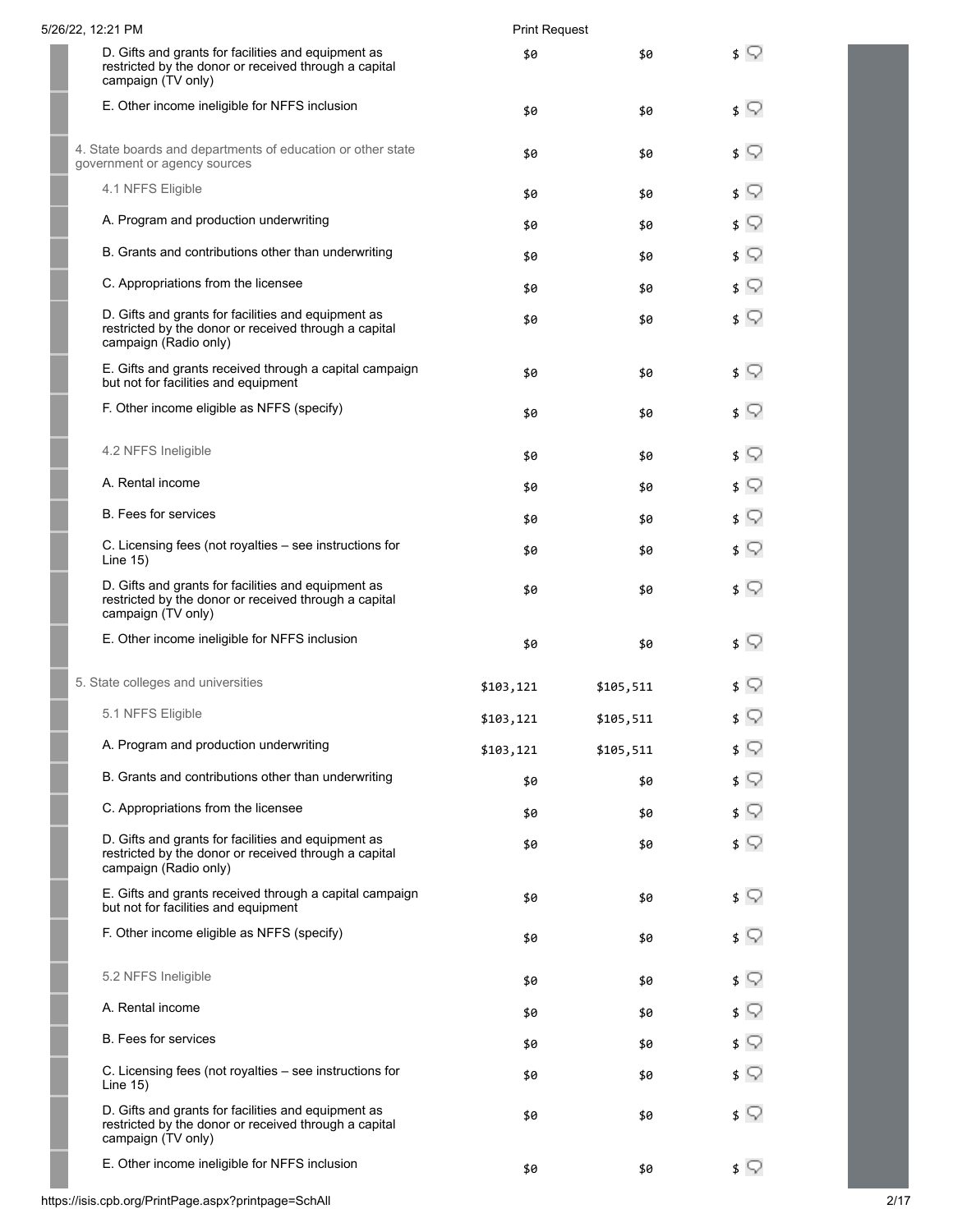| 6. Other state-supported colleges and universities                                                                                    | \$0       | \$0       | Q<br>\$                      |
|---------------------------------------------------------------------------------------------------------------------------------------|-----------|-----------|------------------------------|
| 6.1 NFFS Eligible                                                                                                                     | \$0       | \$0       | ≰ ⊊                          |
| A. Program and production underwriting                                                                                                | \$0       | \$0       | ≰ ⊊                          |
| B. Grants and contributions other than underwriting                                                                                   | \$0       | \$0       | $\mathfrak{s} \; \mathbb{Q}$ |
| C. Appropriations from the licensee                                                                                                   | \$0       | \$0       | ≰ ⊊                          |
| D. Gifts and grants for facilities and equipment as<br>restricted by the donor or received through a capital<br>campaign (Radio only) | \$0       | \$0       |                              |
| E. Gifts and grants received through a capital campaign<br>but not for facilities and equipment                                       | \$0       | \$0       | ≰ ⊊                          |
| F. Other income eligible as NFFS (specify)                                                                                            | \$0       | \$0       | Q<br>\$                      |
| 6.2 NFFS Ineligible                                                                                                                   | \$0       | \$0       | Q<br>\$                      |
| A. Rental income                                                                                                                      | \$0       | \$0       | ≰ ⊊                          |
| <b>B.</b> Fees for services                                                                                                           | \$0       | \$0       | \$ ?                         |
| C. Licensing fees (not royalties - see instructions for<br>Line 15)                                                                   | \$0       | \$0       | $\sqrt{ }$                   |
| D. Gifts and grants for facilities and equipment as<br>restricted by the donor or received through a capital<br>campaign (TV only)    | \$0       | \$0       |                              |
| E. Other income ineligible for NFFS inclusion                                                                                         | \$0       | \$0       | ≰ ⊊                          |
| 7. Private colleges and universities                                                                                                  | \$0       | \$0       | \$ ?                         |
| 7.1 NFFS Eligible                                                                                                                     | \$0       | \$0       | ≰ ⊊                          |
| A. Program and production underwriting                                                                                                | \$0       | \$0       | ≰ ⊊                          |
| B. Grants and contributions other than underwriting                                                                                   | \$0       | \$0       | ≰ ⊊                          |
| C. Appropriations from the licensee                                                                                                   | \$0       | \$0       | $\sqrt{ }$                   |
| D. Gifts and grants for facilities and equipment as<br>restricted by the donor or received through a capital<br>campaign (Radio only) | \$0       | \$0       | \$ ∑                         |
| E. Gifts and grants received through a capital campaign<br>but not for facilities and equipment                                       | \$0       | \$0       | \$ ∑                         |
| F. Other income eligible as NFFS (specify)                                                                                            | \$0       | \$0       | \$ V                         |
| 7.2 NFFS Ineligible                                                                                                                   | \$0       | \$0       | Q<br>\$                      |
| A. Rental income                                                                                                                      | \$0       | \$0       | ≰ ⊊                          |
| <b>B.</b> Fees for services                                                                                                           | \$0       | \$0       | Q<br>\$                      |
| C. Licensing fees (not royalties - see instructions for<br>Line $15)$                                                                 | \$0       | \$0       | \$ ∑                         |
| D. Gifts and grants for facilities and equipment as<br>restricted by the donor or received through a capital<br>campaign (TV only)    | \$0       | \$0       | ≰ ⊊                          |
| E. Other income ineligible for NFFS inclusion                                                                                         | \$0       | \$0       | \$ ∑                         |
| 8. Foundations and nonprofit associations                                                                                             | \$314,547 | \$188,475 | 9<br>\$                      |
| 8.1 NFFS Eligible                                                                                                                     | \$314,547 | \$188,475 | \$ ∑                         |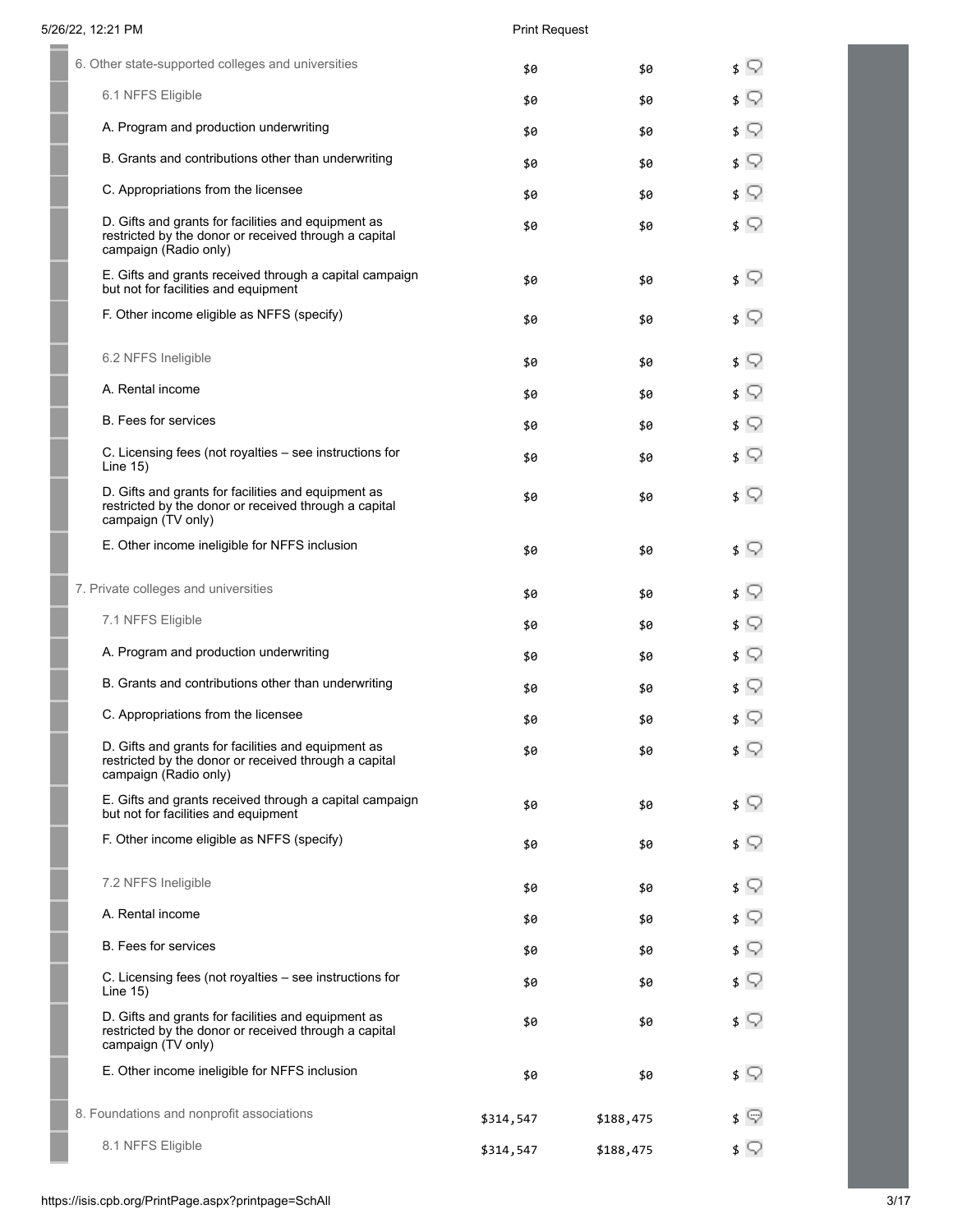| 5/26/22, 12:21 PM | <b>Print Request</b> |
|-------------------|----------------------|

Variance greater than 25%.

| A. Program and production underwriting |                                                                                                                                       | \$314,547   | \$188,475   | s V                          |
|----------------------------------------|---------------------------------------------------------------------------------------------------------------------------------------|-------------|-------------|------------------------------|
|                                        | Variance greater than 25%.                                                                                                            |             |             |                              |
|                                        | B. Grants and contributions other than underwriting                                                                                   | \$0         | \$0         | ≴ ू                          |
|                                        | C. Gifts and grants for facilities and equipment as<br>restricted by the donor or received through a capital<br>campaign (Radio only) | \$0         | \$0         | ≴ ू                          |
|                                        | D. Gifts and grants received through a capital campaign<br>but not for facilities and equipment                                       | \$0         | \$0         | \$ V                         |
|                                        | E. Other income eligible as NFFS (specify)                                                                                            | \$0         | \$0         | ≴ ू                          |
|                                        | 8.2 NFFS Ineligible                                                                                                                   | \$0         | \$0         | \$ ?                         |
|                                        | A. Rental income                                                                                                                      | \$0         | \$0         | \$ ?                         |
|                                        | B. Fees for services                                                                                                                  | \$0         | \$0         | \$ ?                         |
|                                        | C. Licensing fees (not royalties - see instructions for<br>Line 15)                                                                   | \$0         | \$0         | \$ V                         |
|                                        | D. Gifts and grants for facilities and equipment as<br>restricted by the donor or received through a capital<br>campaign (TV only)    | \$0         | \$0         | \$ V                         |
|                                        | E. Other income ineligible for NFFS inclusion                                                                                         | \$0         | \$0         | \$ V                         |
|                                        | 9. Business and Industry                                                                                                              | \$1,811,782 | \$1,556,889 | \$ V                         |
|                                        | 9.1 NFFS Eligible                                                                                                                     | \$1,271,242 | \$977,923   | \$ V                         |
|                                        | A. Program and production underwriting                                                                                                | \$1,271,242 | \$977,923   | \$ ☞                         |
|                                        | B. Grants and contributions other than underwriting                                                                                   | \$0         | \$0         | $\mathfrak{s} \; \mathbb{Q}$ |
|                                        | C. Gifts and grants for facilities and equipment as<br>restricted by the donor or received through a capital<br>campaign (Radio only) | \$0         | \$0         | \$ ?                         |
|                                        | D. Gifts and grants received through a capital campaign<br>but not for facilities and equipment                                       | \$0         | \$0         | \$ 52                        |
|                                        | E. Other income eligible as NFFS (specify)                                                                                            | \$0         | \$0         | s V                          |
|                                        | 9.2 NFFS Ineligible                                                                                                                   | \$540,540   | \$578,966   | \$ Y                         |
|                                        | A. Rental income                                                                                                                      | \$225       | \$225,000   | \$ ©                         |
|                                        | Variance greater than 25%.                                                                                                            |             |             |                              |
|                                        | <b>B.</b> Fees for services                                                                                                           | \$540,315   | \$353,966   | \$ ©                         |
|                                        | Variance greater than 25%.                                                                                                            |             |             |                              |
|                                        | C. Licensing fees (not royalties – see instructions for<br>Line $15$ )                                                                | \$0         | \$0         | \$ V                         |
|                                        | D. Gifts and grants for facilities and equipment as<br>restricted by the donor or received through a capital<br>campaign (TV only)    | \$0         | \$0         | $\sqrt{ }$                   |
|                                        | E. Other income ineligible for NFFS inclusion                                                                                         | \$0         | \$0         | s V                          |
|                                        | 10. Memberships and subscriptions (net of membership bad                                                                              | \$5,974,587 | \$5,425,621 | ≴ ♡                          |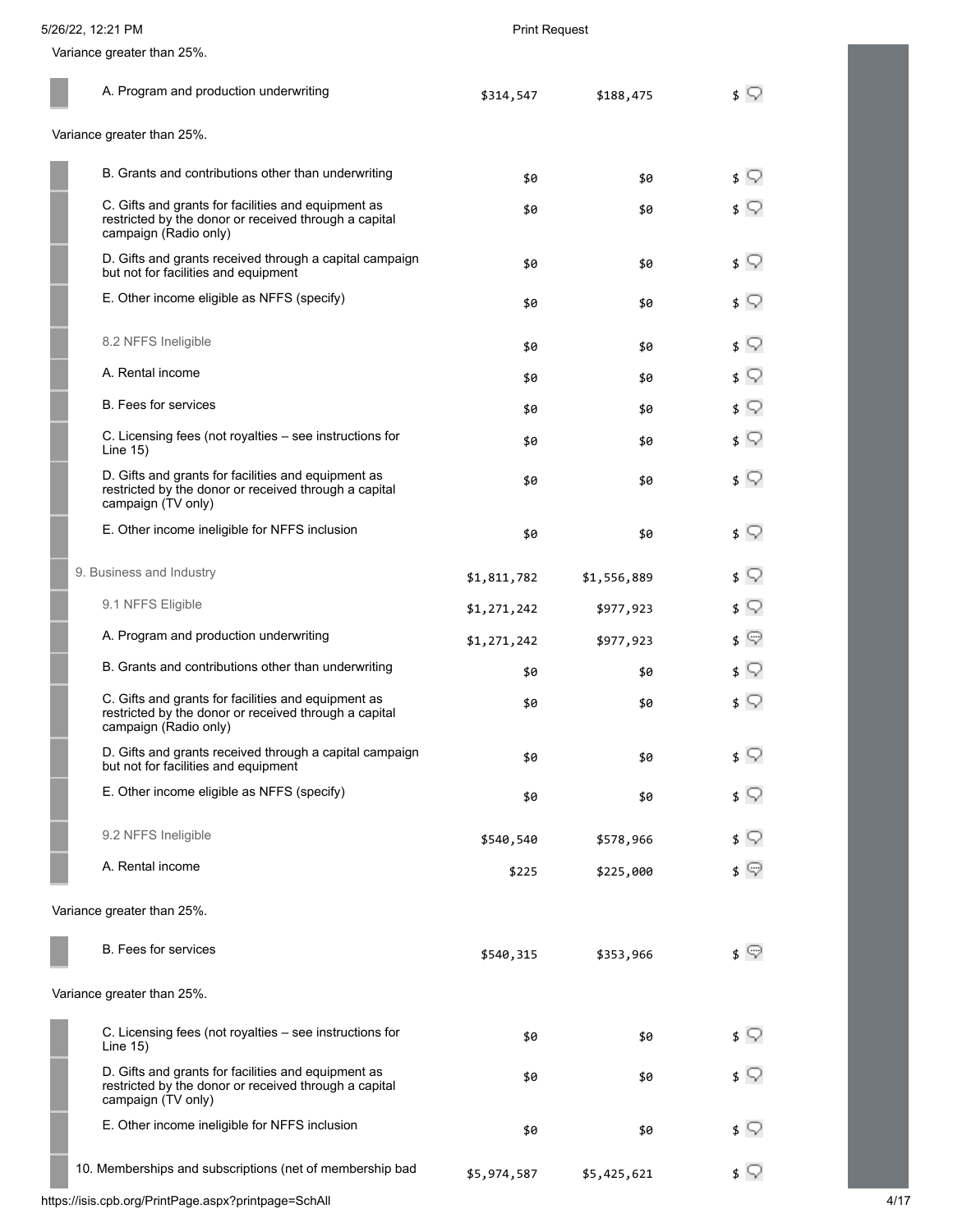| 5/26/22, 12:21 PM                                                                                                                                                                           | <b>Print Request</b> |                  |                              |
|---------------------------------------------------------------------------------------------------------------------------------------------------------------------------------------------|----------------------|------------------|------------------------------|
| debt expense)                                                                                                                                                                               |                      |                  |                              |
| 10.1 NFFS Exclusion - Fair market value of premiums<br>that are not of insubstantial value                                                                                                  | \$1,025,248          | \$715,671        | $\sqrt{ }$                   |
| Variance greater than 25%.                                                                                                                                                                  |                      |                  |                              |
| 10.2 NFFS Exclusion - All bad debt expenses from<br>NFFS eligible revenues including but not limited to<br>pledges, underwriting, and membership (unless netted<br>elsewhere in Schedule A) | \$0                  | \$0              | $\sqrt{ }$                   |
| 2020 data<br>2021 data<br>10.3 Total number<br>24,770<br>Q<br>25,803<br>of contributors.                                                                                                    |                      |                  |                              |
| 11. Revenue from Friends groups less any revenue included<br>on line 10<br>2020 data<br>2021 data                                                                                           | \$0                  | \$0              | $\sqrt{ }$                   |
| 11.1 Total number of<br>9<br>0<br>0<br>Friends contributors.                                                                                                                                |                      |                  |                              |
| 12. Subsidiaries and other activities unrelated to public<br>broadcasting (See instructions)                                                                                                | \$0                  | \$0              | ≴ ू                          |
| A. Nonprofit subsidiaries involved in telecommunications<br>activities                                                                                                                      | \$0                  | \$0              | \$ ?                         |
| B. NFFS Ineligible - Nonprofit subsidiaries not involved<br>in telecommunications activities                                                                                                | \$0                  | \$0              | \$ ?                         |
| C. NFFS Ineligible - For-profit subsidiaries regardless of<br>the nature of its activities                                                                                                  | \$0                  | \$0              | $\mathfrak{s} \; \mathbb{Q}$ |
| D. NFFS Ineligible - Other activities unrelated to public<br>brodcasting                                                                                                                    | \$0                  | \$0              | $\sqrt{ }$                   |
| <b>Form of Revenue</b>                                                                                                                                                                      | <b>2020 data</b>     | <b>2021 data</b> | <b>Revision</b>              |
| 13. Auction revenue (see instructions for Line 13)                                                                                                                                          | \$0                  | \$0              | ≴ ू                          |
| A. Gross auction revenue                                                                                                                                                                    | \$0                  | \$0              | \$Q                          |
| B. Direct auction expenses                                                                                                                                                                  | \$0                  | \$0              | $\sqrt{ }$                   |
| 14. Special fundraising activities (see instructions for Line 14)                                                                                                                           | \$0                  | \$0              | $\sqrt{ }$                   |
| A. Gross special fundraising revenues                                                                                                                                                       | \$0                  | \$0              | $\mathfrak{s} \; \mathbb{Q}$ |
| B. Direct special fundraising expenses                                                                                                                                                      | \$0                  | \$0              | ≴ ू                          |
| 15. Passive income                                                                                                                                                                          | \$52,360             | \$100,907        | $\sqrt{ }$                   |
| A. Interest and dividends (other than on endowment<br>funds)                                                                                                                                | \$52,078             | \$110            | $\sqrt{ }$                   |
| Variance greater than 25%.                                                                                                                                                                  |                      |                  |                              |
| <b>B.</b> Royalties                                                                                                                                                                         | \$282                | \$100,797        | \$ ©                         |
| Variance greater than 25%.                                                                                                                                                                  |                      |                  |                              |
| C. PBS or NPR pass-through copyright royalties                                                                                                                                              | \$0                  | \$0              | ≴ ू                          |
| 16. Gains and losses on investments, charitable trusts and<br>gift annuities and sale of other assets (other than endowment<br>funds)                                                       | \$0                  | \$0              | $\sqrt{ }$                   |
| A. Gains from sales of property and equipment (do not<br>report losses)                                                                                                                     | \$0                  | \$0              | $\sqrt{ }$                   |
| B. Realized gains/losses on investments (other than<br>endowment funds)                                                                                                                     | \$0                  | \$0              | ≴ ♡                          |
| C. Unrealized gains/losses on investments and actuarial                                                                                                                                     | \$0                  | \$0              | $\sqrt{ }$                   |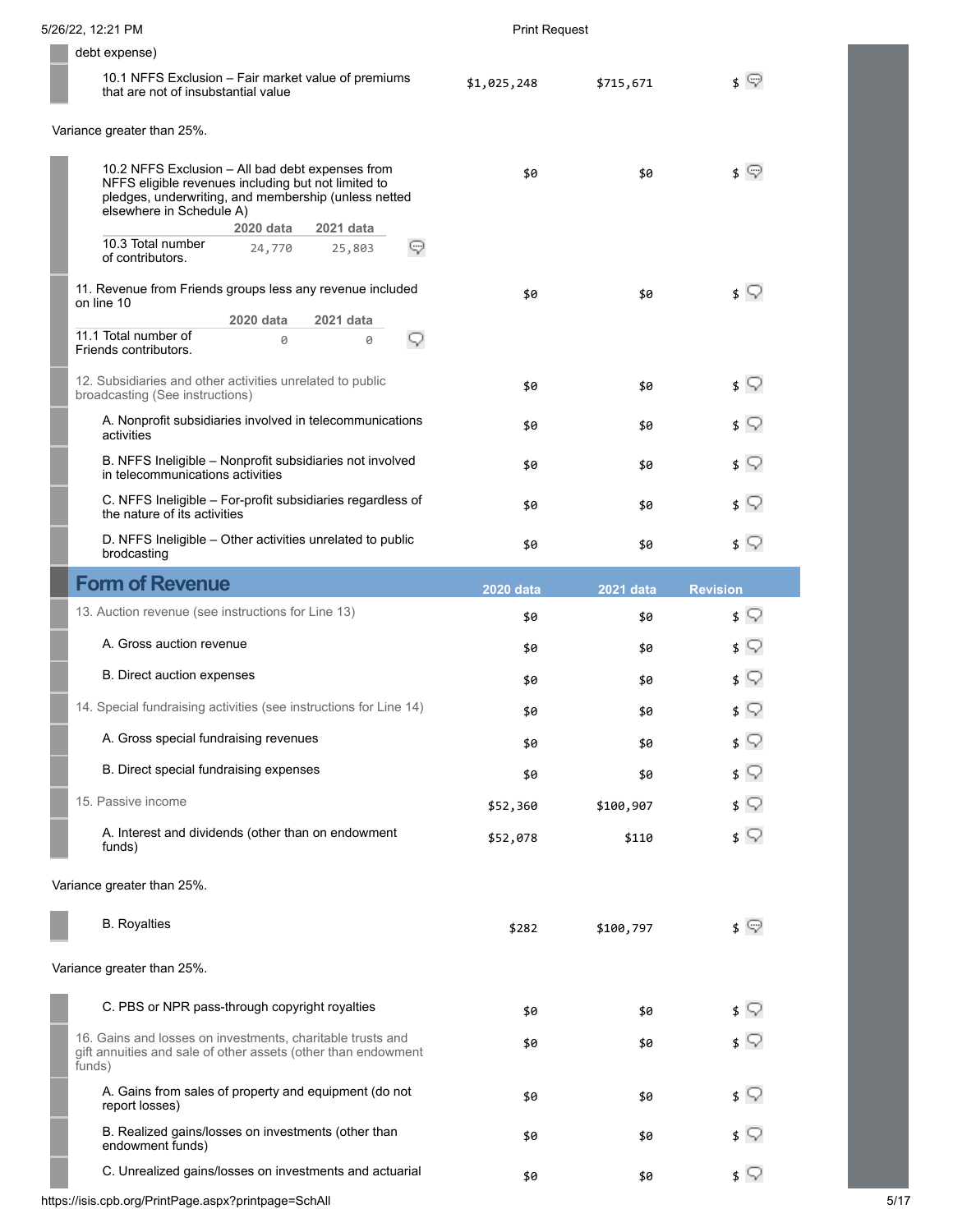| 5/26/22, 12:21 PM                                                                                                                                            | <b>Print Request</b> |              |                 |
|--------------------------------------------------------------------------------------------------------------------------------------------------------------|----------------------|--------------|-----------------|
| gains/losses on charitable trusts and gift annuities (other<br>than endowment funds)                                                                         |                      |              |                 |
| 17. Endowment revenue                                                                                                                                        | \$51,484             | \$226,527    | $\sqrt{ }$      |
| A. Contributions to endowment principal                                                                                                                      | \$0                  | \$0          | v               |
| B. Interest and dividends on endowment funds                                                                                                                 | \$0                  | \$0          | Q<br>\$         |
| C. Realized net investment gains and losses on<br>endowment funds (if this is a negative amount, add a<br>hyphen, e.g., "-1,765")                            | \$0                  | \$111,603    | \$ ©            |
| D. Unrealized net investment gains and losses on<br>endowment funds (if this is a negative amount, add a<br>hyphen, e.g., "-1,765")                          | \$51,484             | \$114,924    | \$ ©            |
| Variance greater than 25%.                                                                                                                                   |                      |              |                 |
| 18. Capital fund contributions from individuals (see<br>instructions)                                                                                        | \$0                  | \$0          | \$ V            |
| A. Facilities and equipment (except funds received from<br>federal or public broadcasting sources)                                                           | \$0                  | \$0          | \$ ?            |
| <b>B.</b> Other                                                                                                                                              | \$0                  | \$0          | \$ ?            |
| 19. Gifts and bequests from major individual donors<br>2020 data<br>2021 data                                                                                | \$677,369            | \$828,780    | ≰ യ             |
| 19.1 Total number of<br>☞<br>538<br>499<br>major individual<br>donors                                                                                        |                      |              |                 |
| 20. Other Direct Revenue                                                                                                                                     | \$5,569              | \$0          | \$ V            |
| Line 21. Proceeds from the FCC Spectrum Incentive Auction,<br>interest and dividends earned on these funds, channel<br>sharing revenues, and spectrum leases | \$0                  | \$0          | \$ V            |
| A. Proceeds from sale in spectrum auction                                                                                                                    | \$0                  | \$0          |                 |
| B. Interest and dividends earned on spectrum auction<br>related revenue                                                                                      | \$0                  | \$0          |                 |
| C. Payments from spectrum auction speculators                                                                                                                | \$0                  | \$0          | \$ ⊊            |
| D. Channel sharing and spectrum leases revenues                                                                                                              | \$0                  | \$0          |                 |
| E. Spectrum repacking funds                                                                                                                                  | \$0                  | \$0          | Q<br>\$         |
| 22. Total Revenue (Sum of lines 1 through 12, 13.A, 14.A,<br>and 15 through 21)                                                                              | \$10,837,996         | \$10,745,309 | \$ V            |
| Click here to view all NFFS Eligible revenue on Lines 3<br>through 9.                                                                                        |                      |              |                 |
| Click here to view all NFFS Ineligible revenue on Lines 3<br>through 9.                                                                                      |                      |              |                 |
| <b>Adjustments to Revenue</b>                                                                                                                                | <b>2020 data</b>     | 2021 data    | <b>Revision</b> |
| 23. Federal revenue from line 1.                                                                                                                             | \$0                  | \$0          | \$ V            |
| 24. Public broadcasting revenue from line 2.                                                                                                                 | \$1,847,177          | \$2,312,599  | \$ V            |
| Variance greater than 25%.                                                                                                                                   |                      |              |                 |
| 25. Capital funds exclusion-TV (3.2D, 4.2D, 5.2D, 6.2D,<br>7.2D, 8.2D, 9.2D, 18A)                                                                            | \$0                  | \$0          | $\sqrt{ }$      |
| 26. Revenue on line 20 not meeting the source, form,<br>purpose, or recipient criteria                                                                       | \$5,569              | \$0          | s V             |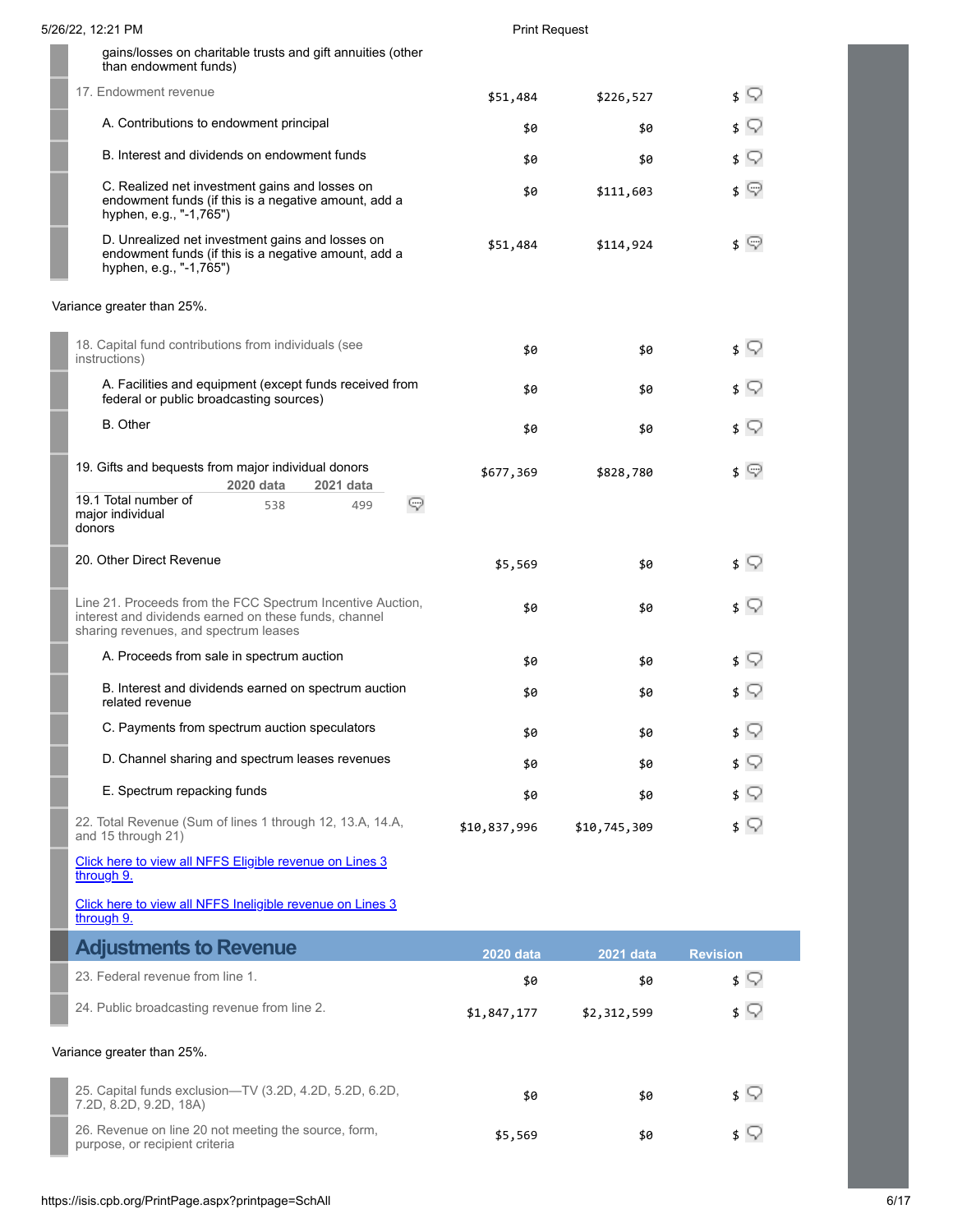ı

Г 

# Variance greater than 25%.

| 27. Other automatic subtractions from total revenue                                                                                                          | \$1,617,272 | \$1,521,164 | ≴ ♡        |
|--------------------------------------------------------------------------------------------------------------------------------------------------------------|-------------|-------------|------------|
| A. Auction expenses - limited to the lesser of lines 13a<br>or 13b                                                                                           | \$0         | \$0         | ≴ ⊊        |
| B. Special fundraising event expenses - limited to the<br>lesser of lines 14a or 14b                                                                         | \$0         | \$0         | \$ V       |
| C. Gains from sales of property and equipment - line<br>16a                                                                                                  | \$0         | \$0         | ≴ ⊊        |
| D. Realized gains/losses on investments (other than<br>endowment funds) - line 16b                                                                           | \$0         | \$0         | \$ ?       |
| E. Unrealized investment and actuarial gains/losses<br>(other than endowment funds) - line 16c                                                               | \$0         | \$0         | ≴ ⊊        |
| F. Realized and unrealized net investment gains/losses<br>on endowment funds - line 17c, line 17d                                                            | \$51,484    | \$226,527   | \$ V       |
| Variance greater than 25%.                                                                                                                                   |             |             |            |
| G. Rental income (3.2A, 4.2A, 5.2A, 6.2A, 7.2A, 8.2A,<br>9.2A)                                                                                               | \$225       | \$225,000   | ≴ ू        |
| Variance greater than 25%.                                                                                                                                   |             |             |            |
| H. Fees for services (3.2B, 4.2B, 5.2B, 6.2B, 7.2B, 8.2B,<br>9.2B)                                                                                           | \$540,315   | \$353,966   | ≰ ⊊        |
| Variance greater than 25%.                                                                                                                                   |             |             |            |
| I. Licensing Fees (3.2C, 4.2C, 5.2C, 6.2C, 7.2C, 8.2C,<br>9.2C)                                                                                              | \$0         | \$0         | ≴ ⊊        |
| J. Other revenue ineligible as NFFS (3.2E, 4.2E, 5.2E,<br>6.2E, 7.2E, 8.2E, 9.2E)                                                                            | \$0         | \$0         | ≴ ू        |
| K. FMV of high-end premiums (Line 10.1)                                                                                                                      | \$1,025,248 | \$715,671   | $\sqrt{ }$ |
| Variance greater than 25%.                                                                                                                                   |             |             |            |
| L. All bad debt expenses from NFFS eligible revenues<br>including but not limited to pledges, underwriting, and<br>membership (Line 10.2)                    | \$0         | \$0         | \$ ⊊       |
| M. Revenue from subsidiaries and other activities<br>ineligible as NFFS (12.B, 12.C, 12.D)                                                                   | \$0         | \$0         | ≴ ⊊        |
| N. Proceeds from spectrum auction and related<br>revenues from line 21.                                                                                      | \$0         | \$0         | ≴ ू        |
| 28. Total Direct Nonfederal Financial Support (Line 22 less)<br>Lines 23 through 27). (Forwards to line 1 of the Summary of<br>Nonfederal Financial Support) | \$7,367,978 | \$6,911,546 | ≴ ⊊        |

| <b>Comments</b> |      |      |        |
|-----------------|------|------|--------|
| <b>Comment</b>  | Name | Date | Status |

| KUHT-TV: we had two TV<br>campaigns in March 2021 and<br>August 2021 where donors<br>ordered less 'thank you items/<br>premiums' | Derrick Wilson | 3/9/2022 | Note |
|----------------------------------------------------------------------------------------------------------------------------------|----------------|----------|------|
|                                                                                                                                  |                |          |      |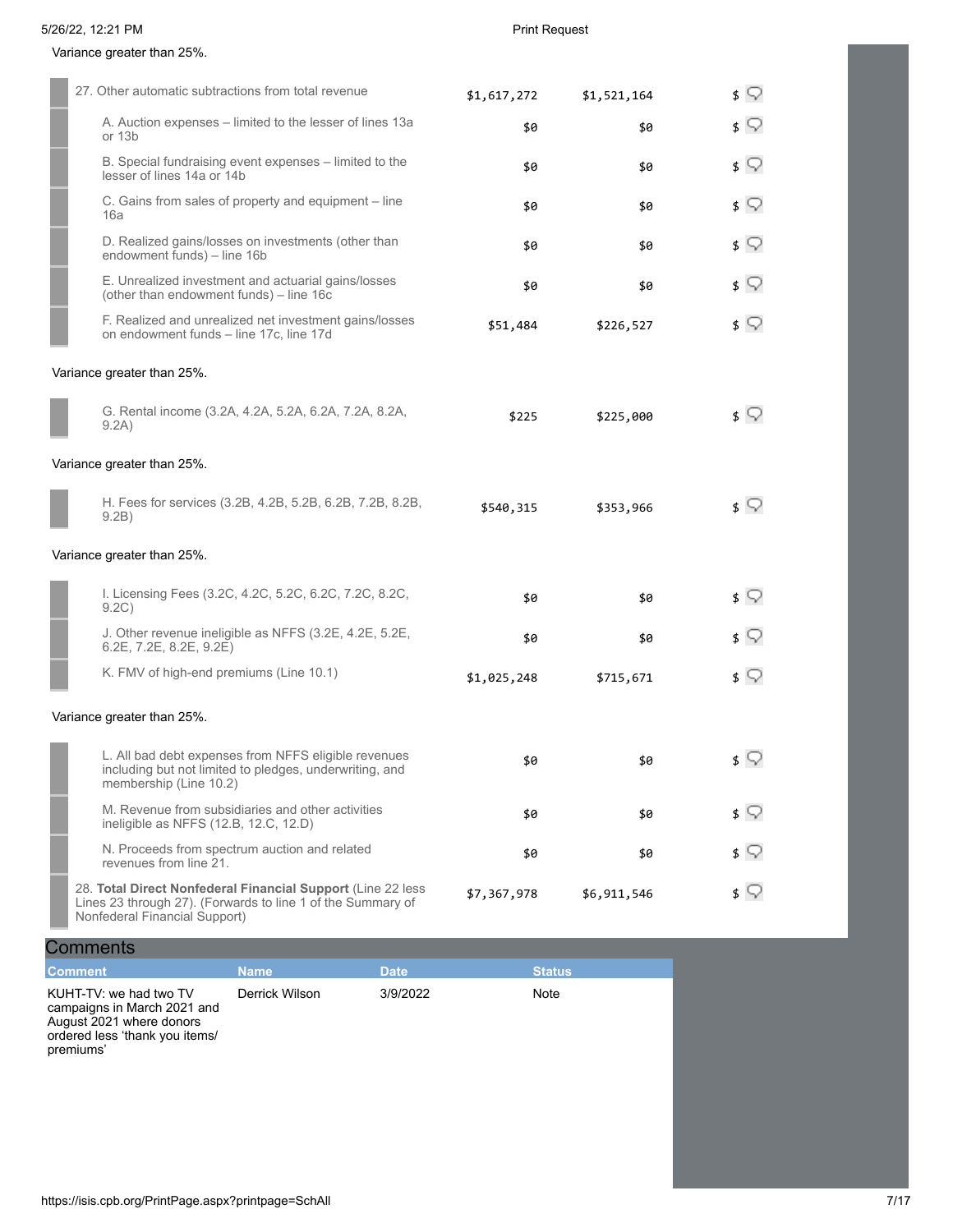| <b>Comment</b>                                                                                                                                                                                                                                                                                                                                                                                                                                                                                                                                                           | <b>Name</b>           | <b>Date</b> | <b>Status</b> |      |                 |
|--------------------------------------------------------------------------------------------------------------------------------------------------------------------------------------------------------------------------------------------------------------------------------------------------------------------------------------------------------------------------------------------------------------------------------------------------------------------------------------------------------------------------------------------------------------------------|-----------------------|-------------|---------------|------|-----------------|
| The American Rescue Plan Act<br>of 20211 was signed into law by<br>the President on March 11,<br>2021. It provided CPB with \$175<br>million and authorized fiscal<br>stabilization grants (hereinafter<br>"American Rescue Act<br>Stabilization Grants" or<br>"Stabilization Grants") to public<br>telecommunications entities to<br>maintain their programming and<br>services and to prevent, prepare<br>for, and respond to the<br>coronavirus.                                                                                                                      | <b>Derrick Wilson</b> | 3/10/2022   | Note          |      |                 |
| Foundations and nonprofit<br>associations - program and<br>program underwriting (slight<br>decrease) due to covid-19<br>impact.                                                                                                                                                                                                                                                                                                                                                                                                                                          | Derrick Wilson        | 3/10/2022   | Note          |      |                 |
| Business and Industry program<br>and program underwriting (slight<br>decrease) due to covid-19<br>impact.                                                                                                                                                                                                                                                                                                                                                                                                                                                                | Derrick Wilson        | 3/10/2022   | Note          |      |                 |
| Rental income in FY21 coded to Derrick Wilson<br>the appropriate account "Rental<br>Income" and rental income in<br>FY20 was coded to "Misc<br>Income".                                                                                                                                                                                                                                                                                                                                                                                                                  |                       | 3/10/2022   | Note          |      |                 |
| Business and Industry fees for<br>services (slight decrease) due to<br>covid-19 impact.                                                                                                                                                                                                                                                                                                                                                                                                                                                                                  | Derrick Wilson        | 3/10/2022   | Note          |      |                 |
| No bad debt expense.                                                                                                                                                                                                                                                                                                                                                                                                                                                                                                                                                     | Derrick Wilson        | 3/10/2022   | Note          |      |                 |
| Passive income (increase) due<br>to the following: The Copyright<br>Royalty Board (CRB) of the<br>Copyright Office (and Library of<br>Congress) has released the<br>remaining cable retransmission<br>copyright royalty funds for<br>calendar years 2010-2013 to<br>PBS(representative for Public<br>TV claimants) and the other<br>claimant groups in shares based<br>on the CRB's recent allocations<br>for those years. You will note<br>that these payment amounts are<br>Significantly higher than in<br>previous years. PBS and its<br>legal team were very succes | Derrick Wilson        | 3/10/2022   | Note          |      |                 |
| Realized net investments gains<br>and losses on endowment funds<br>due to a stronger stock market<br>in FY21.                                                                                                                                                                                                                                                                                                                                                                                                                                                            | Derrick Wilson        | 3/10/2022   | Note          |      |                 |
| Unrealized net investments<br>gains and losses on endowment<br>funds due to a stronger stock<br>market in FY21.                                                                                                                                                                                                                                                                                                                                                                                                                                                          | Derrick Wilson        | 3/10/2022   | Note          |      |                 |
| Gifts and bequests from major<br>individuals donors (increased)<br>due enhanced fundraising<br>strategies                                                                                                                                                                                                                                                                                                                                                                                                                                                                | Derrick Wilson        | 3/10/2022   | Note          |      |                 |
| <b>Schedule B WorkSheet</b><br><b>KUHT-TV (1874)</b><br>Houston, TX                                                                                                                                                                                                                                                                                                                                                                                                                                                                                                      |                       |             |               |      |                 |
|                                                                                                                                                                                                                                                                                                                                                                                                                                                                                                                                                                          |                       |             |               |      |                 |
|                                                                                                                                                                                                                                                                                                                                                                                                                                                                                                                                                                          |                       |             |               |      |                 |
| Step 1 - Compute the Rate -<br><b>Licensee Indirect</b><br><b>Costs/Licensee Direct Costs</b>                                                                                                                                                                                                                                                                                                                                                                                                                                                                            |                       |             | 2020          | 2021 | <b>Revision</b> |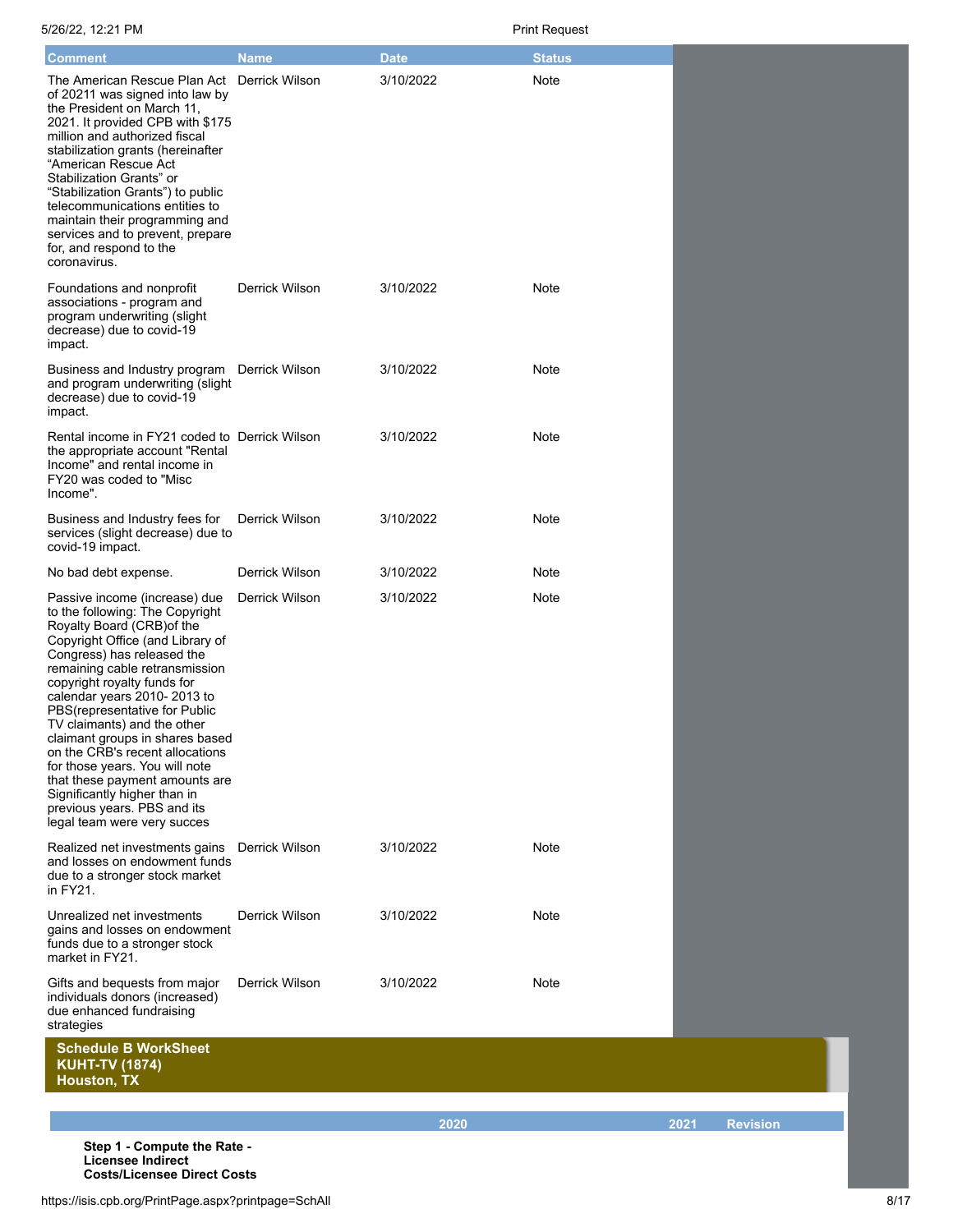| 5/26/22, 12:21 PM |  |
|-------------------|--|
|                   |  |

## Print Request

|                                                                                                                                  | 2020            | 2021            | <b>Revision</b> |
|----------------------------------------------------------------------------------------------------------------------------------|-----------------|-----------------|-----------------|
| Institutional Support (Enter this<br>amount here only if station<br>benefits from Institutional<br>Support.)                     | \$79,644,534    | \$85,618,321    | $\sqrt{ }$      |
| AFS page or "n/a"                                                                                                                | 0               | $14 - C - 2$    | 9               |
| Physical Plant Support (Enter<br>this amount here only if station<br>benefits from Physical Plant<br>Support.)                   | \$52,856,776    | \$59,357,962    | $\sqrt{ }$      |
| AFS page or "n/a"                                                                                                                | 0               | $14 - C - 2$    | 9               |
| <b>Licensee Indirect Costs</b>                                                                                                   | \$132,501,310   | \$144,976,283   | $\sqrt{ }$      |
| <b>Licensee Direct Costs</b>                                                                                                     |                 |                 |                 |
| <b>Total Operating expenses</b>                                                                                                  | \$1,097,784,675 | \$1,139,261,737 | $\sqrt{ }$      |
| AFS page or "n/a"                                                                                                                | 0               | $14 - C - 2$    | Q               |
| Less: Institutional Support (Enter<br>this amount whether or not the<br>station benefits from Institutional<br>Support.)         | \$79,644,534    | \$85,618,321    | $\sqrt{ }$      |
| AFS page or "n/a"                                                                                                                | 0               | $14 - C - 2$    | Q               |
| Less: Physical Plant Support<br>(Enter this amount whether or<br>not the station benefits from<br>Physical Plant Support.)       | \$52,856,776    | \$59,357,962    | $\sqrt{ }$      |
| AFS page or "n/a"                                                                                                                | 0               | $14 - C - 2$    | 9               |
| Licensee's Direct Costs (= Total<br>operating expenses minus both<br>Institutional Support and<br><b>Physical Plant Support)</b> | \$965,283,365   | \$994,285,454   | $\sqrt{ }$      |
| Indirect Cost Rate = (Licensee's<br>Indirect Costs/Licensee's Direct<br>Costs)                                                   | %13.726675      | %14.580952      | $\frac{1}{2}$   |
| Step 2 - Identify the Base<br>(Station's Net Direct<br>Expenses)<br><b>Station's Total Operating</b>                             | \$14,841,756    | \$10,986,462    | ≴ ू             |
| Expenses (from Schedule E,<br>Line $8)$                                                                                          |                 |                 |                 |
| Variance greater than 25%.                                                                                                       |                 |                 |                 |
| Less: Depreciation and<br>Amortization - from station's<br>AFS (if applicable)                                                   | \$841,843       | \$536,140       | $\sqrt{ }$      |
| Variance greater than 25%.                                                                                                       |                 |                 |                 |
| AFS page or "n/a"                                                                                                                | 0               | 30              |                 |
| In-kind contributions and<br>donated property and equipment<br>reported as expenses per AFS<br>(if applicable)                   | \$0             | \$0             | $\sqrt{ }$      |
| AFS page or "n/a"                                                                                                                | 0               | n/a             | 9               |
| Indirect Administrative Support<br>(if included in station's total<br>expenses) -per AFS                                         | \$1,894,043     | \$1,532,599     | $\sqrt{ }$      |
| AFS page or "n/a"                                                                                                                | 0               | 30              | 9               |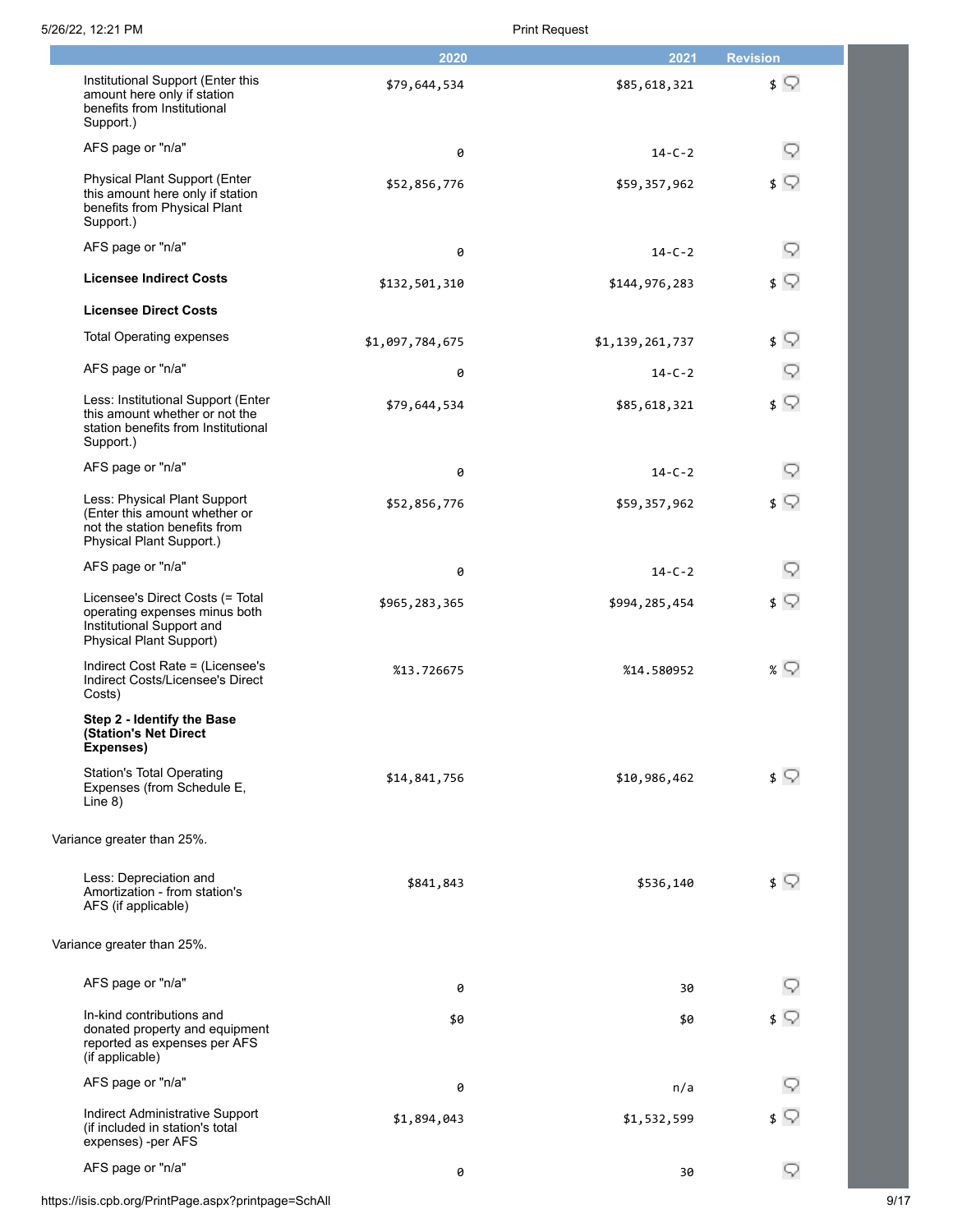|                    |                                                                                                                                                                                |                          |               | 2020            |                        |             | 2021 | <b>Revision</b> |  |
|--------------------|--------------------------------------------------------------------------------------------------------------------------------------------------------------------------------|--------------------------|---------------|-----------------|------------------------|-------------|------|-----------------|--|
|                    | Expenses for non-broadcast<br>activities and UBIT-per AFS (if<br>applicable)                                                                                                   |                          |               | \$0             |                        |             | \$0  | $\sqrt{ }$      |  |
|                    | AFS page or "n/a"                                                                                                                                                              |                          |               | 0               |                        |             | n/a  | Q               |  |
|                    | Expenses not supported by<br>licensee - per AFS (Example:<br>expenses of consolidated<br>entities like Friends Groups,<br>foundations, and component<br>units (if applicable)" |                          |               | \$0             |                        |             | \$0  | $\sqrt{ }$      |  |
|                    | AFS page or "n/a"                                                                                                                                                              |                          |               | 0               |                        |             | n/a  |                 |  |
|                    | <b>Station's Net Direct Expenses</b>                                                                                                                                           |                          | \$12,105,870  |                 |                        | \$8,917,723 |      | $\sqrt{ }$      |  |
|                    | Variance greater than 25%.                                                                                                                                                     |                          |               |                 |                        |             |      |                 |  |
|                    | Step 3: Apply the Rate to the<br>Base (= total support activity<br>benefiting the station)                                                                                     |                          |               | \$1,661,733     |                        | \$1,300,289 |      | $\sqrt{ }$      |  |
|                    | Upload the licensee's audited<br>financial statement only. [NOTE: Only<br>PDF files are allowed for upload.]                                                                   |                          | View Document |                 | 1874_KUHT_BWA_fy21.pdf |             |      |                 |  |
| <b>Comments</b>    |                                                                                                                                                                                |                          |               |                 |                        |             |      |                 |  |
| <b>Comment</b>     | <b>Name</b>                                                                                                                                                                    |                          | <b>Date</b>   |                 | <b>Status</b>          |             |      |                 |  |
| <b>Houston, TX</b> | <b>Occupancy List</b><br><b>KUHT-TV (1874)</b>                                                                                                                                 |                          |               |                 |                        |             |      |                 |  |
|                    |                                                                                                                                                                                | <b>Type of Occupancy</b> |               | <b>Location</b> |                        |             |      | <b>Value</b>    |  |
| ж                  |                                                                                                                                                                                | Building                 |               | UH-536          |                        |             |      | 217,277         |  |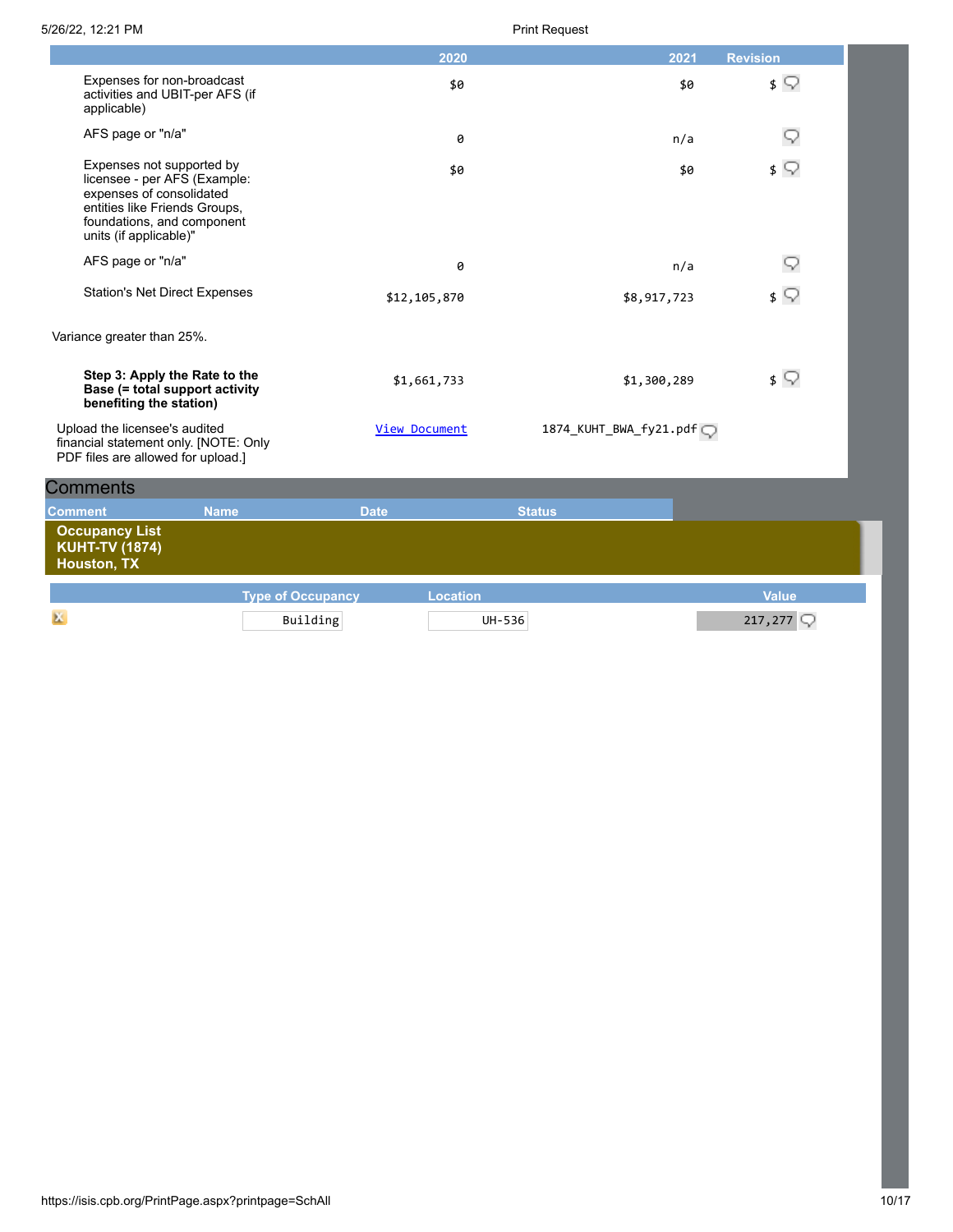| <b>Type of Occupancy</b>                                                                                                                                       | <b>Location</b> |              | <b>Value</b>        |
|----------------------------------------------------------------------------------------------------------------------------------------------------------------|-----------------|--------------|---------------------|
| Annual Value Computations for buildings and tower facilities                                                                                                   |                 |              |                     |
| <b>Questions</b>                                                                                                                                               | Value           | <b>Value</b> |                     |
| 1. Record building at original cost or at fair<br>market value at the time the station took<br>possession (use fair value only if original<br>cost is unknown) | \$12415863      | \$8          |                     |
| 2. Total original cost of major<br>improvements                                                                                                                | \$0             | \$0          |                     |
| 3. Subtract federal and CPB funds used in<br>construction or improvements                                                                                      | \$6             | \$0          |                     |
| 4. Total non federal value of<br>building/improvements                                                                                                         | \$12415863      | \$6          |                     |
| 5. Enter year constructed or acquired                                                                                                                          | year 2000       | year 0       |                     |
| 6. Estimated useful life of<br>building/improvements from date of<br>acquisition or construction                                                               | years 40        | years 0      |                     |
| 7. Remaining useful life of building<br>(includes current reporting year) - if<br>remaining useful life is zero, do not<br>continue this computation           | years 19        | years 0      |                     |
| 8. Annual value (line 4 divided by line 6)                                                                                                                     | \$ 310396       | 50           |                     |
| 9. Station's prorata use of building                                                                                                                           | %70             | $%$ 0        |                     |
| 10. Annual prorated value (product of lines<br>8 and 9)                                                                                                        | % 217277.2      | %9           |                     |
| 11. Payments made to building as a part of<br>the lease or rental agreement                                                                                    | \$ 0            | \$0          |                     |
| 12. Payments recieved from others as a<br>part of a sublease or rental agreement                                                                               | \$0             | \$0          |                     |
| 13. Annual value for NFFS purposes (line<br>10 less lines 11 and 12)                                                                                           | \$217277.2      | \$ 0         |                     |
|                                                                                                                                                                |                 |              |                     |
| Building                                                                                                                                                       | UH-117          |              | 15,032 $\heartsuit$ |

 $\mathbf{K}$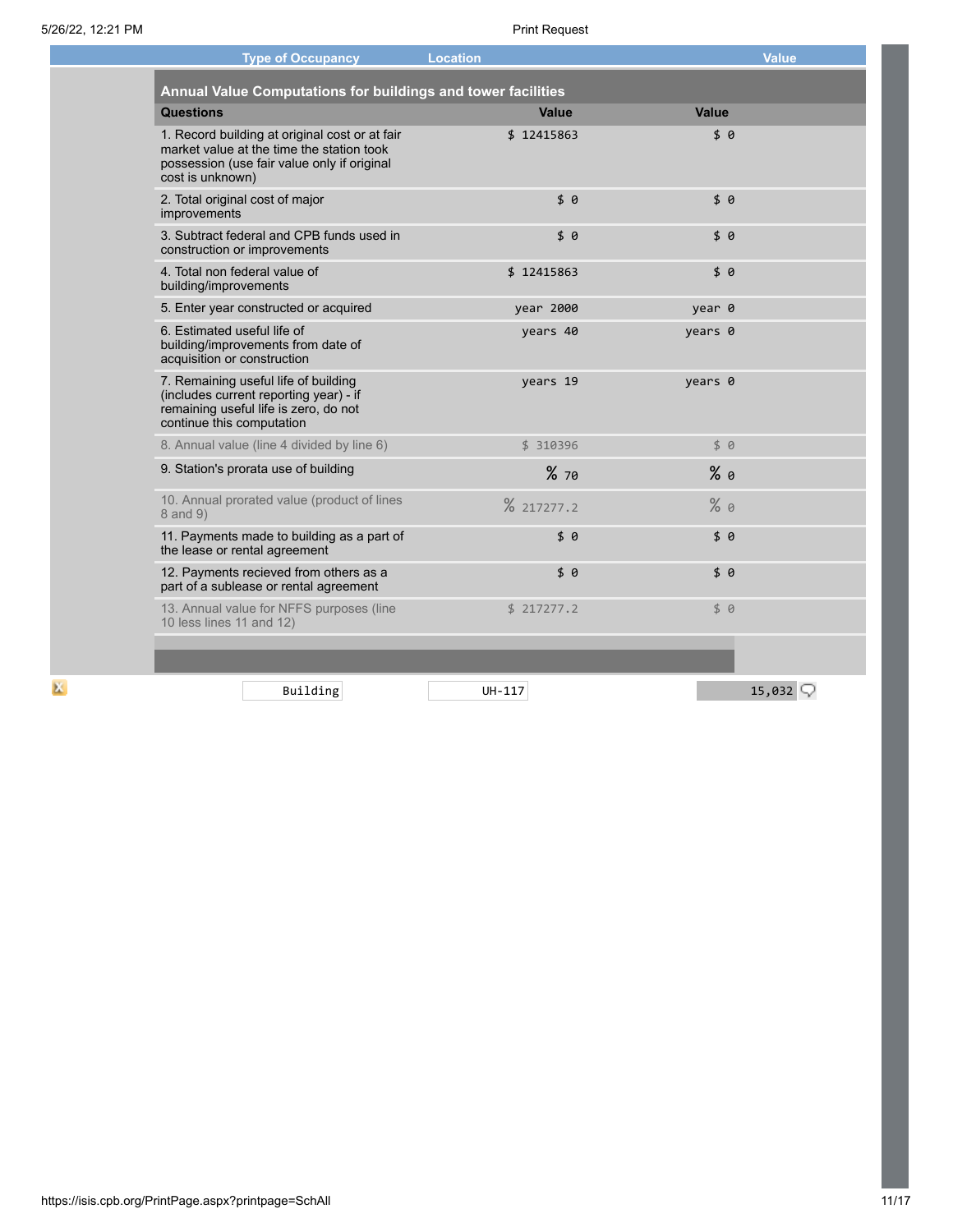| <b>Type of Occupancy</b>                                                                                                                                       | <b>Location</b> |         | <b>Value</b> |
|----------------------------------------------------------------------------------------------------------------------------------------------------------------|-----------------|---------|--------------|
| Annual Value Computations for buildings and tower facilities                                                                                                   |                 |         |              |
| <b>Questions</b>                                                                                                                                               | Value           | Value   |              |
| 1. Record building at original cost or at fair<br>market value at the time the station took<br>possession (use fair value only if original<br>cost is unknown) | \$ 601292       | \$0     |              |
| 2. Total original cost of major improvements                                                                                                                   | \$0             | \$0     |              |
| 3. Subtract federal and CPB funds used in<br>construction or improvements                                                                                      | \$0             | \$9     |              |
| 4. Total non federal value of<br>building/improvements                                                                                                         | \$ 601292       | \$9     |              |
| 5. Enter year constructed or acquired                                                                                                                          | year 1982       | year 0  |              |
| 6. Estimated useful life of<br>building/improvements from date of<br>acquisition or construction                                                               | years 40        | years 0 |              |
| 7. Remaining useful life of building<br>(includes current reporting year) - if<br>remaining useful life is zero, do not<br>continue this computation           | years 1         | years 0 |              |
| 8. Annual value (line 4 divided by line 6)                                                                                                                     | \$15032         | \$ 0    |              |
| 9. Station's prorata use of building                                                                                                                           | %100            | $%$ 0   |              |
| 10. Annual prorated value (product of lines<br>8 and 9)                                                                                                        | % 15032         | %9      |              |
| 11. Payments made to building as a part of<br>the lease or rental agreement                                                                                    | \$6             | \$0     |              |
| 12. Payments recieved from others as a<br>part of a sublease or rental agreement                                                                               | \$0             | \$9     |              |
| 13. Annual value for NFFS purposes (line<br>10 less lines 11 and 12)                                                                                           | \$15032         | \$ 0    |              |
|                                                                                                                                                                |                 |         |              |

## **Schedule B Totals KUHT-TV (1874) Houston, TX**

l.

|                                                                                                                  | <b>2020 data</b> | 2021 data   |        |
|------------------------------------------------------------------------------------------------------------------|------------------|-------------|--------|
| 1. Total support activity benefiting station                                                                     | \$1,661,733      | \$1,300,289 |        |
| 2. Occupancy value                                                                                               | 232,309          | \$232,309   | $50 -$ |
| 3. Deductions: Fees paid to the licensee for overhead<br>recovery, assessment, etc.                              | \$0              | \$0         |        |
| 4. Deductions: Support shown on lines 1 and 2 in excess<br>of revenue reported in financial statements.          | \$0              | \$0         |        |
| 5. Total Indirect Administrative Support (Forwards to Line 2)<br>of the Summary of Nonfederal Financial Support) | \$1,894,042      | \$1,532,598 |        |
| 6. Please enter an institutional type code for your licensee.                                                    | SU               | SU          |        |

| Comments                                                  |             |                                                                                                                                     |                                                            |            |     |  |
|-----------------------------------------------------------|-------------|-------------------------------------------------------------------------------------------------------------------------------------|------------------------------------------------------------|------------|-----|--|
| <b>Comment</b>                                            | <b>Name</b> | <b>Date</b>                                                                                                                         | <b>Status</b>                                              |            |     |  |
| Schedule C<br><b>KUHT-TV (1874)</b><br><b>Houston, TX</b> |             |                                                                                                                                     |                                                            |            |     |  |
|                                                           |             | <b><i>Charles Committee Committee Committee Committee Committee Committee Committee Committee Committee Committee Committee</i></b> | <b>Donor</b><br><b>Contract Contract Contract Contract</b> | __________ | ___ |  |

|                                                     | _______<br><b>2020 data</b><br>Code | 2021 data | <b>Revision</b> |
|-----------------------------------------------------|-------------------------------------|-----------|-----------------|
| 1. PROFESSIONAL SERVICES (must be eligible as NFFS) |                                     | \$0       |                 |
| A. Legal                                            |                                     | \$0       |                 |
| B. Accounting and/or auditing                       |                                     | \$0       |                 |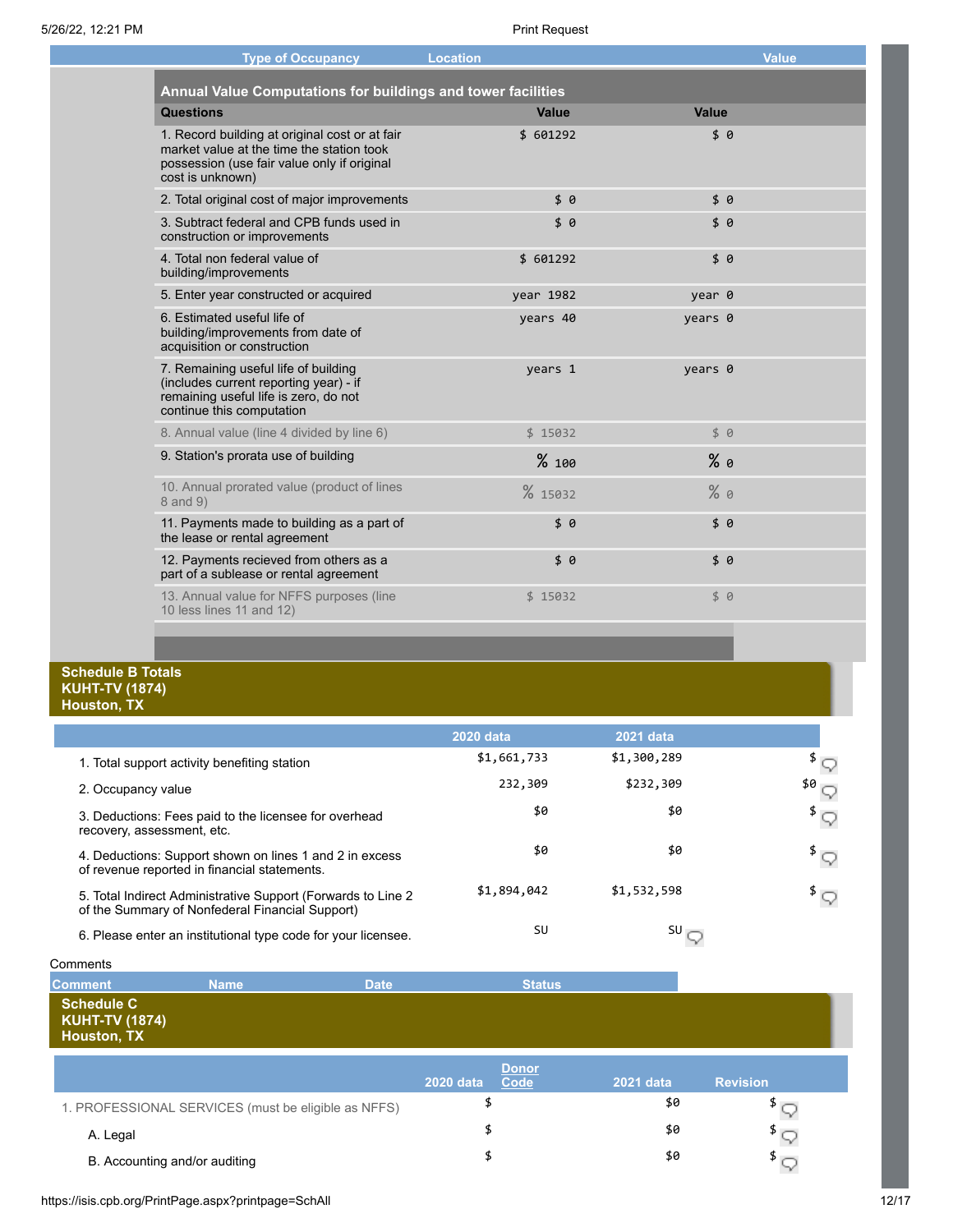|                                                                                                                                                                                   | <b>Donor</b><br><b>Code</b><br><b>2020 data</b> | 2021 data | <b>Revision</b>               |
|-----------------------------------------------------------------------------------------------------------------------------------------------------------------------------------|-------------------------------------------------|-----------|-------------------------------|
| C. Engineering                                                                                                                                                                    | \$                                              | \$0       | \$                            |
| D. Other professionals (see specific line item instructions<br>in Guidelines before completing)                                                                                   | \$                                              | \$0       | $^{\frac{3}{2}}$              |
| 2. GENERAL OPERATIONAL SERVICES (must be eligible as<br>NFFS)                                                                                                                     | \$                                              | \$0       | $\sqrt[3]{\sqrt{2}}$          |
| A. Annual rental value of space (studios, offices, or tower<br>facilities)                                                                                                        | \$                                              | \$0       | \$                            |
| B. Annual value of land used for locating a station-owned<br>transmission tower                                                                                                   | \$                                              | \$0       | \$                            |
| C. Station operating expenses                                                                                                                                                     | \$                                              | \$0       |                               |
| D. Other (see specific line item instructions in Guidelines<br>before completing)                                                                                                 | \$                                              | \$0       | $^{\frac{3}{2}}$              |
| 3. OTHER SERVICES (must be eligible as NFFS)                                                                                                                                      | \$                                              | \$0       | \$<br>$\heartsuit$            |
| A. ITV or educational radio                                                                                                                                                       | \$                                              | \$0       | \$                            |
| B. State public broadcasting agencies (APBC, FL-DOE,<br>eTech Ohio)                                                                                                               | \$                                              | \$0       | $\overline{\mathcal{P}}$      |
| C. Local advertising                                                                                                                                                              | \$                                              | \$0       | \$<br>$\heartsuit$            |
| D. National advertising                                                                                                                                                           | \$                                              | \$0       | \$                            |
| 4. Total in-kind contributions - services and other assets<br>eligible as NFFS (sum of lines 1 through 3), forwards to Line<br>3a. of the Summary of Nonfederal Financial Support | \$                                              | \$0       | $^{\frac{3}{2}}$              |
| 5. IN-KIND CONTRIBUTIONS INELIGIBLE AS NFFS                                                                                                                                       | \$                                              | \$0       | $\sqrt[3]{\sqrt{2}}$          |
| A. Compact discs, records, tapes and cassettes                                                                                                                                    | \$                                              | \$0       | $^{\frac{3}{2}}$              |
| <b>B.</b> Exchange transactions                                                                                                                                                   | \$                                              | \$0       | ∮ ৃ                           |
| C. Federal or public broadcasting sources                                                                                                                                         | \$                                              | \$0       | $\sqrt[3]{\sqrt{2}}$          |
| D. Fundraising related activities                                                                                                                                                 | \$                                              | \$0       | $^{\frac{3}{2}}$              |
| E. ITV or educational radio outside the allowable scope of<br>approved activities                                                                                                 | \$                                              | \$0       | $^{\mathrm{\$}}$ $\heartsuit$ |
| F. Local productions                                                                                                                                                              | \$                                              | \$0       | $\sqrt[3]{\mathbb{Q}}$        |
| G. Program supplements                                                                                                                                                            | \$                                              | \$0       | \$<br>Q                       |
| H. Programs that are nationally distributed                                                                                                                                       | \$                                              | \$0       | $\sqrt[3]{5}$                 |
| I. Promotional items                                                                                                                                                              | \$                                              | \$0       | $^{\frac{3}{2}}$              |
| J. Regional organization allocations of program services                                                                                                                          | \$                                              | \$0       | $\sqrt[3]{5}$                 |
| K. State PB agency allocations other than those allowed<br>on line 3(b)                                                                                                           | \$                                              | \$0       | $^{\frac{3}{2}}$              |
| L. Services that would not need to be purchased if not<br>donated                                                                                                                 | \$                                              | \$0       | $\overline{\mathcal{P}}$      |
| M. Other                                                                                                                                                                          | \$                                              | \$0       | $\overline{\mathcal{F}}$      |
| 6. Total in-kind contributions - services and other assets (line 4<br>plus line 5), forwards to Schedule F, line 1c. Must agree with                                              | \$                                              | \$0       | $\sqrt[3]{5}$                 |

in-kind contributions recognized as revenue in the AFS.

# **Comments Comment Name Date Date Status Schedule D KUHT-TV (1874) Houston, TX**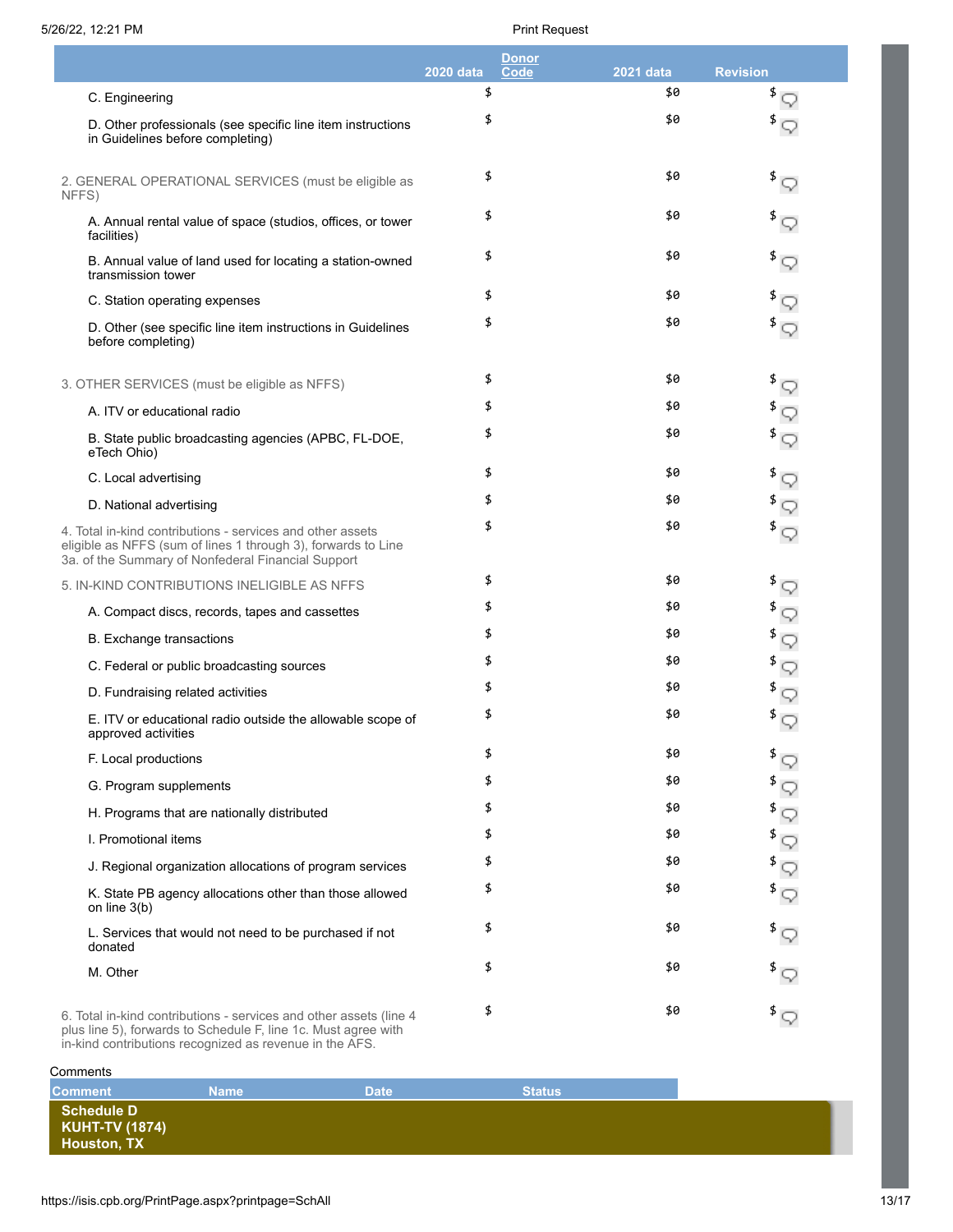|                                                                                                                                                                                              |                  | Donor       |                  |                                     |
|----------------------------------------------------------------------------------------------------------------------------------------------------------------------------------------------|------------------|-------------|------------------|-------------------------------------|
|                                                                                                                                                                                              | <b>2020 data</b> | <b>Code</b> | <b>2021 data</b> | <b>Revision</b>                     |
| 1. Land (must be eligible as NFFS)                                                                                                                                                           | \$               |             | \$0              | \$                                  |
| 2. Building (must be eligible as NFFS)                                                                                                                                                       | \$               |             | \$0              |                                     |
| 3. Equipment (must be eligible as NFFS)                                                                                                                                                      | \$               |             | \$0              |                                     |
| 4. Vehicle(s) (must be eligible as NFFS)                                                                                                                                                     | \$               |             | \$0              |                                     |
| 5. Other (specify) (must be eligible as NFFS)                                                                                                                                                | \$               |             | \$0              | $^{\frac{4}{3}}$                    |
| 6. Total in-kind contributions - property and equipment eligible<br>as NFFS (sum of lines 1 through 5), forwards to Line 3b. of<br>the Summary of Nonfederal Financial Support               | \$               |             | \$0              | $^{\mathrm{\$}}\mathop{\mathbb{Q}}$ |
| 7. IN-KIND CONTRIBUTIONS INELIGIBLE AS NFFS                                                                                                                                                  | \$               |             | \$0              |                                     |
| a) Exchange transactions                                                                                                                                                                     | \$               |             | \$0              |                                     |
| b) Federal or public broadcasting sources                                                                                                                                                    | \$               |             | \$0              |                                     |
| c) TV only—property and equipment that includes new<br>facilities (land and structures), expansion of existing<br>facilities and acquisition of new equipment                                | \$               |             | \$0              | $^{\mathrm{\$}}\mathsf{\lhd}$       |
| d) Other (specify)                                                                                                                                                                           | \$               |             | \$0              | $^{\frac{3}{2}}$                    |
| 8. Total in-kind contributions - property and equipment (line 6<br>plus line 7), forwards to Schedule F, line 1d. Must agree with<br>in-kind contributions recognized as revenue in the AFS. | \$               |             | \$0              | $^{\frac{3}{2}}$                    |

| Comments                            |             |             |               |  |
|-------------------------------------|-------------|-------------|---------------|--|
| <b>Comment</b>                      | <b>Name</b> | <b>Date</b> | <b>Status</b> |  |
| Schedule E<br><b>KUHT-TV (1874)</b> |             |             |               |  |
| Houston, TX                         |             |             |               |  |

| <b>EXPENSES</b><br>(Operating and non-operating) |                                      |                  |             |                 |
|--------------------------------------------------|--------------------------------------|------------------|-------------|-----------------|
|                                                  | <b>PROGRAM SERVICES</b>              | <b>2020 data</b> | 2021 data   | <b>Revision</b> |
| $\pm$                                            | 1. Programming and production        | \$5,069,894      | \$4,493,035 | $\sqrt{ }$      |
|                                                  | A. TV CSG                            | \$1,199,081      | \$1,712,973 | $\sqrt{ }$      |
|                                                  | <b>B.</b> TV Interconnection         | \$22,681         | \$32,402    | $\sqrt{ }$      |
|                                                  | C. Other CPB Funds                   | \$13,927         | \$13,927    | $\sqrt{ }$      |
|                                                  | D. All non-CPB Funds                 | \$3,834,205      | \$2,733,733 | $\sqrt{ }$      |
| $+$                                              | 2. Broadcasting and engineering      | \$2,453,628      | \$1,363,848 | $\sqrt{ }$      |
|                                                  | A. TV CSG                            | \$0              | \$0         | $\sqrt{ }$      |
|                                                  | <b>B.</b> TV Interconnection         | \$0              | \$0         | $\sqrt{ }$      |
|                                                  | C. Other CPB Funds                   | \$0              | \$0         | $\frac{1}{2}$   |
|                                                  | D. All non-CPB Funds                 | \$2,453,628      | \$1,363,848 | $\sqrt{ }$      |
| $+$                                              | 3. Program information and promotion | \$276            | \$1,435     | $\sqrt{ }$      |
|                                                  | A. TV CSG                            | \$0              | \$0         | $\sqrt{ }$      |
|                                                  | <b>B. TV Interconnection</b>         | \$0              | \$0         | $\sqrt{ }$      |
|                                                  | C. Other CPB Funds                   | \$0              | \$0         | $\sqrt{ }$      |
|                                                  | D. All non-CPB Funds                 | \$276            | \$1,435     | $\sqrt{ }$      |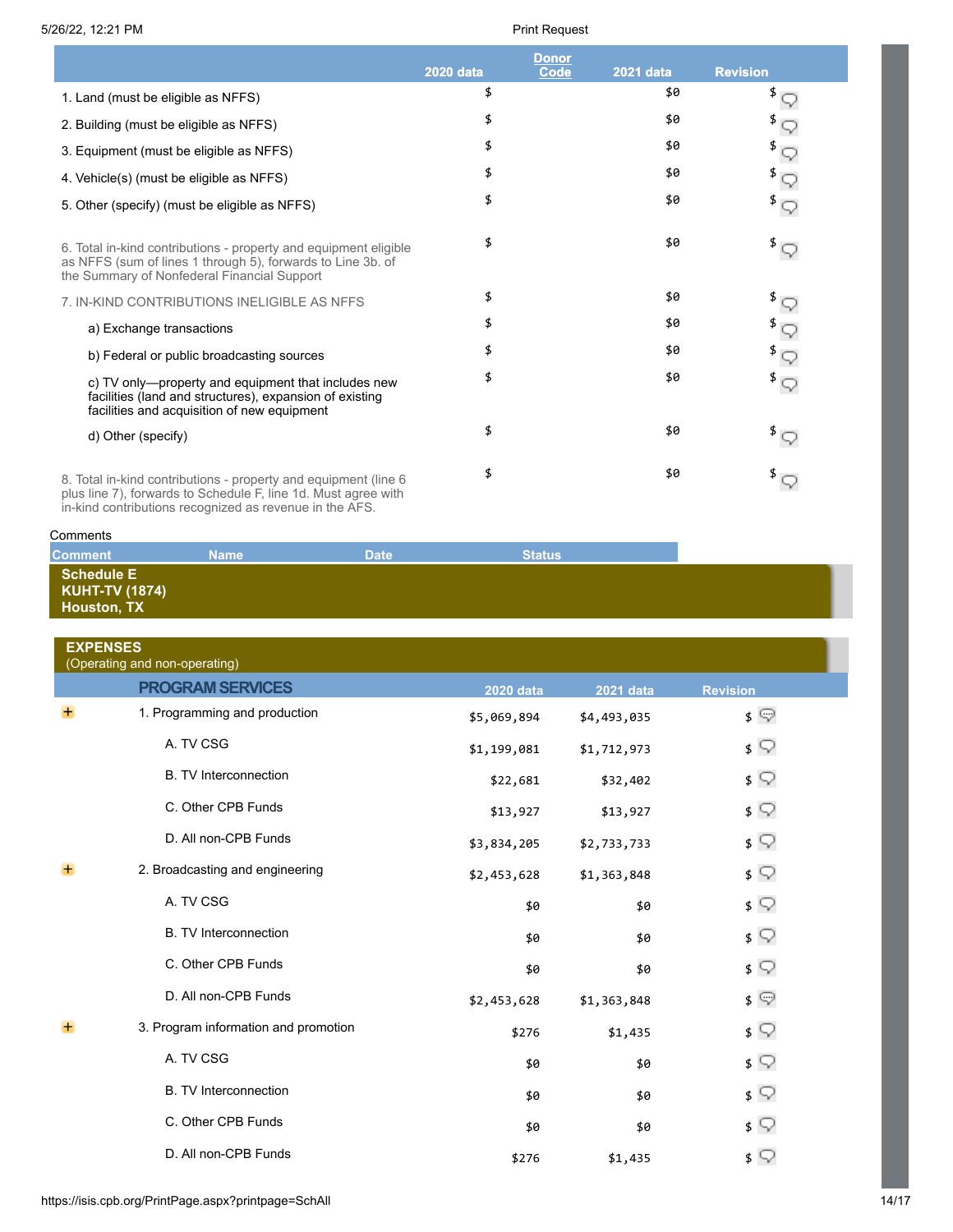|       | <b>PROGRAM SERVICES</b>                                                                              | <b>2020 data</b> | 2021 data    | <b>Revision</b> |
|-------|------------------------------------------------------------------------------------------------------|------------------|--------------|-----------------|
|       | <b>SUPPORT SERVICES</b>                                                                              | <b>2020 data</b> | 2021 data    | <b>Revision</b> |
|       | 4. Management and general                                                                            | \$5,372,165      | \$3,506,524  | $\sqrt{ }$      |
|       | A. TV CSG                                                                                            | \$0              | \$0          | $\sqrt{ }$      |
|       | <b>B.</b> TV Interconnection                                                                         | \$0              | \$0          | \$ ∑            |
|       | C. Other CPB Funds                                                                                   | \$0              | \$0          | $\sqrt{ }$      |
|       | D. All non-CPB Funds                                                                                 | \$5,372,165      | \$3,506,524  | $\sqrt{ }$      |
| $\pm$ | 5. Fund raising and membership development                                                           | \$953,269        | \$1,002,266  | \$ ∑            |
|       | A. TV CSG                                                                                            | \$0              | \$0          | $\sqrt{ }$      |
|       | <b>B.</b> TV Interconnection                                                                         | \$0              | \$0          | \$ ∑            |
|       | C. Other CPB Funds                                                                                   | \$0              | \$0          | \$ ∑            |
|       | D. All non-CPB Funds                                                                                 | \$953,269        | \$1,002,266  | \$ ⊽            |
| $\pm$ | 6. Underwriting and grant solicitation                                                               | \$150,681        | \$83,214     | $\sqrt{ }$      |
|       | A. TV CSG                                                                                            | \$0              | \$0          | $\sqrt{ }$      |
|       | <b>B. TV Interconnection</b>                                                                         | \$0              | \$0          | \$ ∑            |
|       | C. Other CPB Funds                                                                                   | \$0              | \$0          | \$ ∑            |
|       | D. All non-CPB Funds                                                                                 | \$150,681        | \$83,214     | $\sqrt{ }$      |
| ÷     | 7. Depreciation and amortization (if not allocated to<br>functional categories in lines 1 through 6) | \$841,843        | \$536,140    | \$ ∑            |
|       | A. TV CSG                                                                                            | \$0              | \$0          | $\sqrt{ }$      |
|       | <b>B. TV Interconnection</b>                                                                         | \$0              | \$0          | ≴ ⊊             |
|       | C. Other CPB Funds                                                                                   | \$0              | \$0          | \$ ⊽            |
|       | D. All non-CPB Funds                                                                                 | \$841,843        | \$536,140    | \$ ⊽            |
| $\pm$ | 8. Total Expenses (sum of lines 1 to 7) must<br>agree with audited financial statements              | \$14,841,756     | \$10,986,462 | $\sqrt{ }$      |
|       | A. Total TV CSG (sum of Lines 1.A, 2.A, 3.A,<br>4.A, 5.A, 6.A, 7.A)                                  | \$1,199,081      | \$1,712,973  | \$ ∑            |
|       | B. Total TV Interconnection (sum of Lines 1.B,<br>2.B, 3.B, 4.B, 5.B, 6.B, 7.B)                      | \$22,681         | \$32,402     | \$ ∑            |
|       | C. Total Other CPB Funds (sum of Lines 1.C,<br>2.C, 3.C, 4.C, 5.C, 6.C, 7.C)                         | \$13,927         | \$13,927     | \$ ∑            |
|       | D. Total All non-CPB Funds (sum of Lines 1.D.<br>2.D, 3.D, 4.D, 5.D, 6.D, 7.D)                       | \$13,606,067     | \$9,227,160  | \$ ∑            |
|       | <b>INVESTMENT IN CAPITAL ASSETS</b><br>Cost of capital assets purchased or donated                   |                  |              |                 |
|       |                                                                                                      | <b>2020 data</b> | 2021 data    | <b>Revision</b> |
|       | 9. Total capital assets purchased or donated                                                         | \$112,916        | \$184,369    | \$ ∑            |
|       | 9a. Land and buildings                                                                               | \$0              | \$0          | $\sqrt{ }$      |
|       | 9b. Equipment                                                                                        | \$112,916        | \$184,369    | \$ ∑            |
|       | 9c. All other                                                                                        | \$0              | \$0          | ≴ ू             |
|       | 10. Total expenses and investment in<br>capital assets (Sum of lines 8 and 9)                        | \$14,954,672     | \$11,170,831 | \$ ∑            |

https://isis.cpb.org/PrintPage.aspx?printpage=SchAll 15/17

. .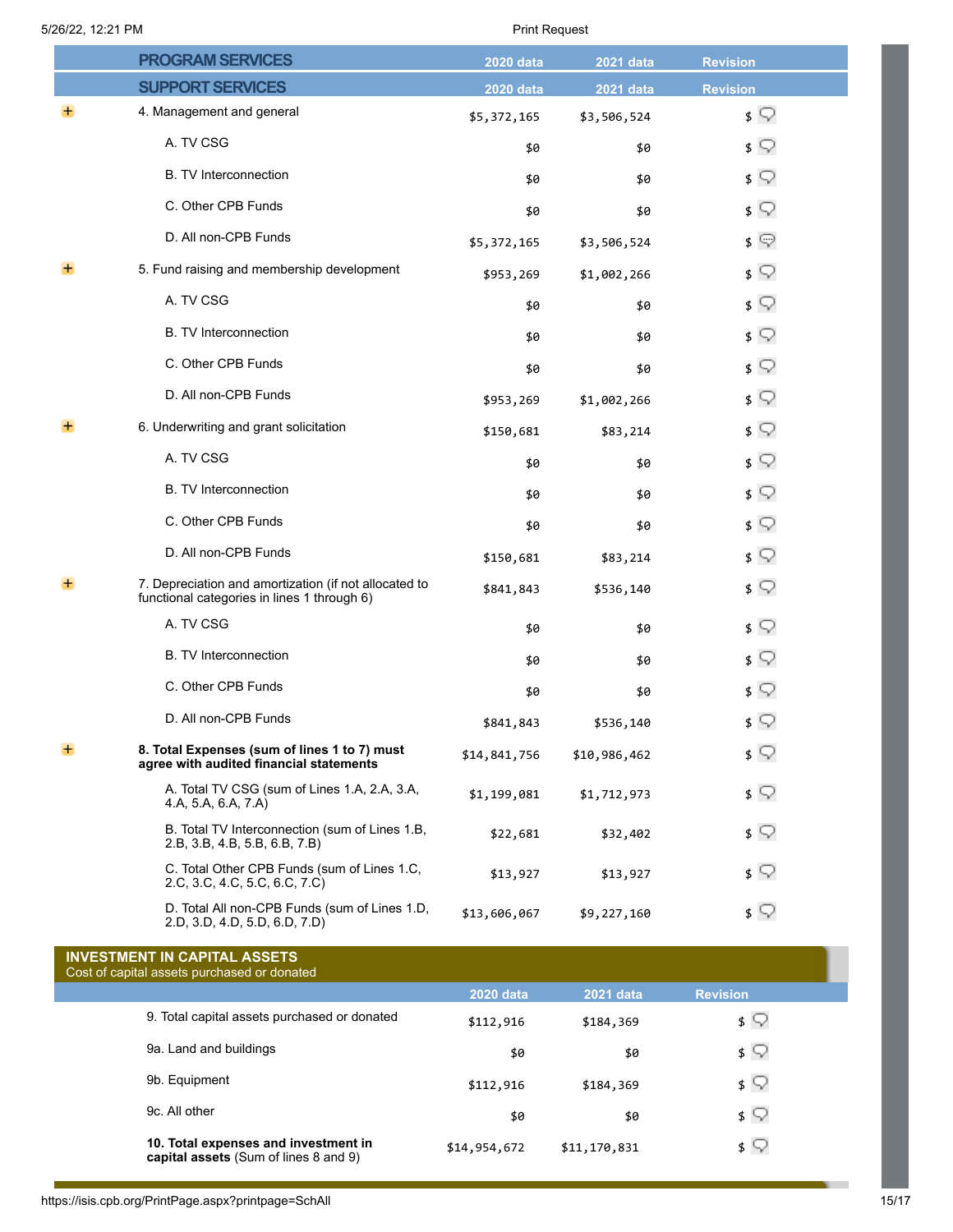| <b>Additional Information</b><br>(Lines 11 + 12 must equal line $\overline{8}$ and Lines 13 + 14 must equal line 9) |                  |                  |                             |  |
|---------------------------------------------------------------------------------------------------------------------|------------------|------------------|-----------------------------|--|
|                                                                                                                     | <b>2020 data</b> | <b>2021 data</b> | <b>Revision</b>             |  |
| 11. Total expenses (direct only)                                                                                    | \$13,180,023     | \$9,453,863      | \$ W                        |  |
| 12. Total expenses (indirect and in-kind)                                                                           | \$1,661,733      | \$1,532,599      | \$ V                        |  |
| 13. Investment in capital assets (direct only)                                                                      | \$112,916        | \$184,369        | $\sqrt{2}$                  |  |
| 14. Investment in capital assets (indirect and in-<br>kind)                                                         | \$0              | \$0              | $\mathsf{s} \mathrel{\cup}$ |  |

### **Comments**

| <b>Comment</b>                                                                                                                                                                                                                                                 | <b>Name</b>    | <b>Date</b> | <b>Status</b> |
|----------------------------------------------------------------------------------------------------------------------------------------------------------------------------------------------------------------------------------------------------------------|----------------|-------------|---------------|
| The referenced variance is<br>due to the covid-19<br>pandemic, all-staff working<br>remotely and the<br>completion of the FY20<br>tower project. Which<br>reduced supply and<br>material purchases as well<br>as associated personnel<br>costs.                | Derrick Wilson | 3/10/2022   | Note          |
| The referenced variance is<br>due to the covid-19<br>pandemic, all-staff working<br>remotely and the<br>completion of the FY20<br>tower project. Which<br>reduced supply and<br>material purchases as well<br>as associated personnel<br>costs.                | Derrick Wilson | 3/10/2022   | Note          |
| The referenced variance is Derrick Wilson<br>due to the covid-19<br>pandemic, all-staff working<br>remotely and the<br>completion of the FY20<br>tower project. Which<br>reduced supply and<br>material purchases as well<br>as associated personnel<br>costs. |                | 3/10/2022   | Note          |

## **Schedule F KUHT-TV (1874) Houston, TX**

|                        | 2021 data    | <b>Revision</b>           |
|------------------------|--------------|---------------------------|
| 1. Data from AFR       |              |                           |
| a. Schedule A, Line 22 | \$10,745,309 | \$0 ∑                     |
| b. Schedule B, Line 5  | \$1,532,598  | \$0 $\heartsuit$          |
| c. Schedule C, Line 6  | \$0          | \$0 $\heartsuit$          |
| d. Schedule D, Line 8  | \$0          | \$0 $\heartsuit$          |
| e. Total from AFR      | \$12,277,907 | \$12,277,907 $\heartsuit$ |

## **Choose Reporting Model**

You must choose one of the three reporting models in order to complete Schedule F. After making your selection, click the "Choose" button below, which will display your reporting model. When changing to a different reporting model all data entered in the current reporting model will be lost.

FASB GASB Model A proprietary enterprise-fund financial statements with business-type activities only

GASB Model B public broadcasting entity-wide statements with mixed governmental and business-type activities

**2021 data Revision**

**2. GASB Model A proprietary enterprise-fund financial statements with business-type activities only**